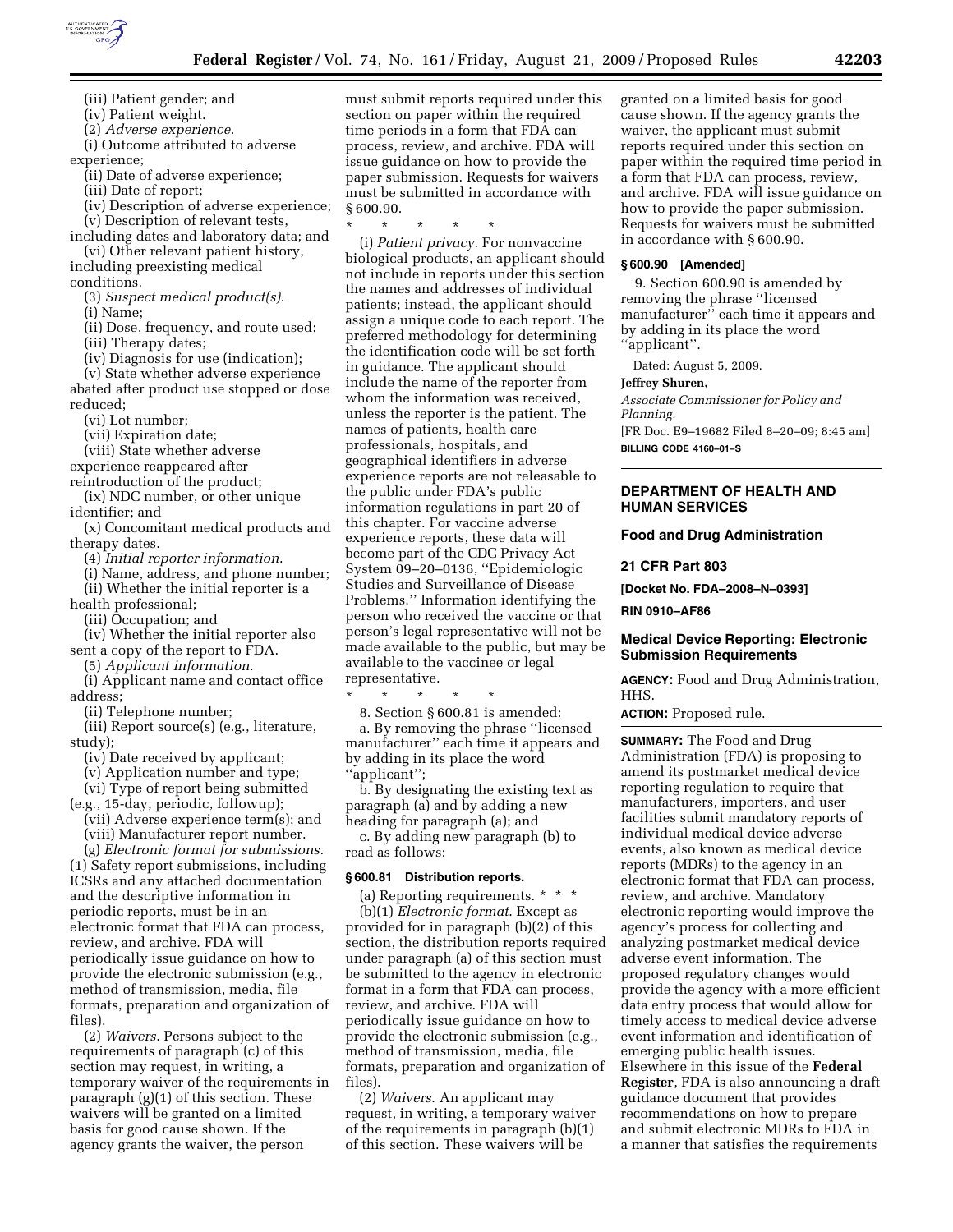of this proposed regulation. The proposal also includes modifications to the regulations specifying the content of required MDRs to better track information already solicited on the FDA Form 3500A.

**DATES:** November 19, 2009. Submit comments on information collection issues under the Paperwork Reduction Act of 1995 (the PRA) by September 21, 2009, (see the ''Paperwork Reduction Act of 1995'' section of this document).

**ADDRESSES:** You may submit comments, identified by Docket No. FDA–2008–N– 0393 and/or RIN number 0910–AF86, by any of the following methods, except that comments on information collection issues under the Paperwork Reduction Act of 1995 must be submitted to the Office of Regulatory Affairs, Office of Management and Budget (OMB) (see the ''Paperwork Reduction Act of 1995'' section of this document).

# *Electronic Submissions*

Submit electronic comments in the following way:

• Federal eRulemaking Portal: *http:// www.regulations.gov*. Follow the instructions for submitting comments. *Written Submissions* 

Submit written submissions in the following ways:

• FAX: 301–827–6870.

• Mail/Hand delivery/Courier (for paper, disk, or CD–ROM submissions): Division of Dockets Management (HFA– 305), Food and Drug Administration, 5630 Fishers Lane, rm. 1061, Rockville, MD 20852.

To ensure more timely processing of comments, FDA is no longer accepting comments submitted to the agency by email. FDA encourages you to continue to submit electronic comments by using the Federal eRulemaking Portal, as described previously, in the **ADDRESSES** portion of this document under *Electronic Submissions*.

*Instructions*: All submissions received must include the agency name and Docket No(s). and Regulatory Information Number (RIN) (if a RIN number has been assigned) for this rulemaking. All comments received may be posted without change to *http:// www.regulations.gov*, including any personal information provided. For additional information on submitting comments, see the ''Comments'' heading of the **SUPPLEMENTARY INFORMATION** section of this document.

*Docket*: For access to the docket to read background documents or comments received, go to *http:// www.regulations.gov* and insert the docket number(s), found in brackets in the heading of this document, into the

''Search'' box and follow the prompts and/or go to the Division of Dockets Management, 5630 Fishers Lane, rm. 1061, Rockville, MD 20852.

*Information Collection Provisions*: The information collection provisions of this proposed rule have been submitted to OMB for review. Interested persons are requested to fax or e-mail comments regarding the information collection provisions by September 21, 2009, to the Office of Information and Regulatory Affairs, OMB. To ensure that comments on information collection are received, OMB recommends that written comments be faxed to 202–395–7285 or e-mailed to

*OIRA*\_*submission@omb.eop.gov*. Please reference this proposed rule and OMB Control Number 0910–0437 and mark your comments to the Attention of the FDA Desk Officer.

# **FOR FURTHER INFORMATION CONTACT:**

Howard Press, Center for Devices and Radiological Health, Food and Drug Administration, 10903 New Hampshire Ave., Building 66, rm. 3320, Silver Spring, MD 20993–0002, 301–796–6087.

## **SUPPLEMENTARY INFORMATION:**

#### **Table of Contents**

I. Introduction

- A. What Are the Medical Device Reporting Requirements?
- 1. What Are the Current Reporting Requirements for Manufacturers and What Is Their Status?
- 2. What Are the Current Reporting Requirements for Importers?
- 3. What Are the Current Reporting Requirements for User Facilities?
- B. What Format Is Currently Used for Submitting Postmarket Medical Device Reports?
- C. Why Is FDA Proposing to Require Electronic Submissions of MDRs?
- 1. What Are the Options for Electronic Reporting?
- 2. What Is the FDA Electronic Submission Gateway (ESG)?
- 3. How Do I Know FDA Received My Electronic Submission and It Was Successfully Processed?
- II. Description of the Proposed Rule
	- A. How Would the Rule Address Submission of Reports in Electronic Format?
	- 1. How Would the Reporting Requirements for Manufacturers Change With Respect to Electronic Format?
	- 2. How Would the Reporting Requirements for Importers Change With Respect to Electronic Format?
	- 3. How Would the Reporting Requirements for User Facilities Change With Respect to Electronic Format, and How Would Annual

Report Requirements be Affected?

- 4. How Would the Requirement to Submit Reports in Electronic Format Affect Recordkeeping Requirements?
- B. How Would I Submit MDRs in Electronic Format?
- C. How Can a Medical Device Manufacturer, Importer, or User Facility Obtain a Variance Regarding the Requirement to Submit a Report in Electronic Format?
- D. What Other Changes Are Being Proposed?
- E. When Would the Rule Become Effective?
- III. What Is the Legal Authority for This Rule
- IV. Is There an Environmental Impact?
- V. Analysis of Impacts
	- A. Benefits
	- B. Costs
- 1. One-Time Costs
- a. Rewriting SOPs and training personnel
- b. Setting up systems for submission
- c. Electronic certificates
- 2. Annual costs
- a. Maintaining electronic certificates
- b. High-speed Internet access
- C. Summary of Benefits and Costs
- D. Alternatives Considered
- E. Regulatory Flexibility Analysis
- VI. Paperwork Reduction Act of 1995
	- A. Reporting Requirements
	- B. Recordkeeping Requirements
- C. Total Annual Cost Burden
- VII. Federalism
- VIII. Request for Comments IX. References

# **I. Introduction**

In this proposal, we provide background information on the current status of FDA's medical device reporting requirements, explain the revisions we are proposing here, and describe our approach to electronic medical device reporting.

For over 20 years, FDA has received postmarket MDRs in a paper format. This proposed rule to require the electronic submission to FDA of most MDRs is an important step towards improving the agency's systems for collecting and analyzing postmarket MDRs. The proposed rule includes reports of deaths, serious injuries, and malfunctions that must be reported to FDA in initial 5-day, 10-day, or 30-day individual MDRs or in supplemental reports. We believe this proposed rule would have the following benefits:

• Reduce industry's time and costs associated with transcribing data from internal data management systems to paper and mailing the paper reports to the agency,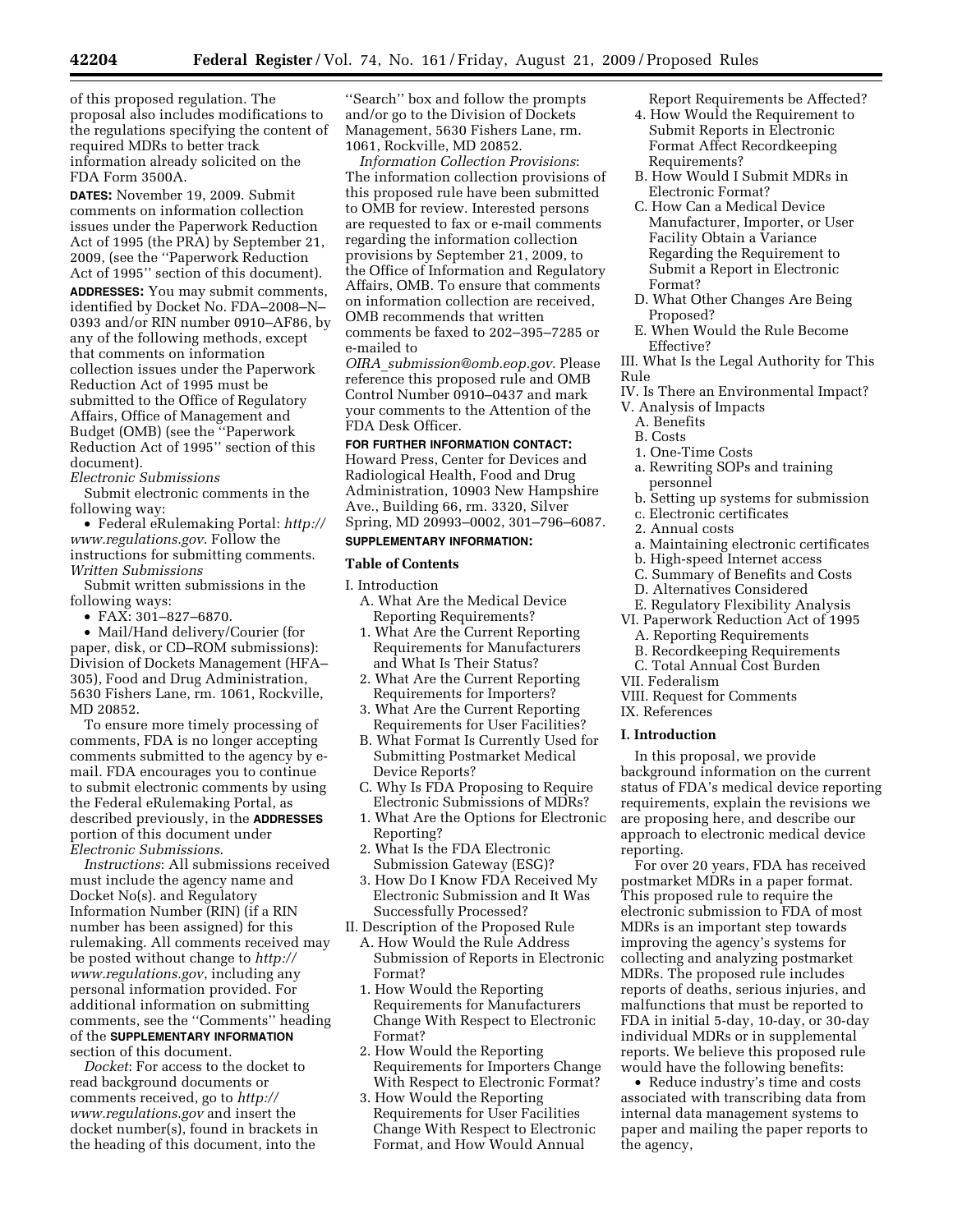• Eliminate the agency's transcription errors, time, and costs associated with receiving paper reports and transcribing data to electronic format for review and analysis,

• Expedite the agency's access to safety information in a format that would support more efficient and comprehensive data analysis and reviews, and

• Enhance the agency's ability to rapidly communicate information about suspected problems to the medical device industry, health care providers, consumers, and other government agencies.

In addition, this proposed rule is consistent with the Government Paperwork Elimination Act (Public Law 105–277) requirement that Federal agencies allow individuals or entities to submit information or transact business with the agency electronically.

## *A. What Are the Medical Device Reporting Requirements?*

The requirements of current medical device reporting regulations are summarized in sections I.A.1 to I.A.3 of this document. In addition, we address changes to these regulations to be effected outside of this proposed rule.

Current MDR regulations (part 803 (21 CFR part 803)) require manufacturers and importers of marketed medical devices, and user facilities, to submit postmarket reports of individual medical device adverse events to FDA on the FDA Form 3500A.

1. What Are the Current Reporting Requirements for Manufacturers and What Is Their Status?

The current MDR regulation requires that manufacturers of medical devices submit a postmarket MDR of an individual adverse event no later than 30 calendar days after becoming aware of information that a device the manufacturer markets may have caused or contributed to a death, serious injury, or malfunction (§ 803.50). This report must be submitted on the FDA Form 3500A, (§ 803.20), and contain information described in § 803.52.

In addition, the regulation requires manufacturers to provide supplemental information about such events, on an FDA Form 3500A, within 30 calendar days of obtaining information should such information become available after the initial MDR was filed with FDA (§ 803.56). In instances where the medical device adverse event resulted in remedial action to prevent an unreasonable risk of substantial harm to the public health, or at the discretion of the agency, the regulation requires the manufacturer to submit an MDR to the

agency no later than 5 working days after becoming aware of the information (§ 803.53).

Title II, section 227, of the Food and Drug Administration Amendments Act of 2007 (FDAAA) (Public Law 110–85), amended section 519 of the Federal Food, Drug, and Cosmetic Act (the act) to require that FDA establish criteria for manufacturer reports of malfunctions for most class I and certain class II devices that include requiring those reports to be in summary form and made on a quarterly basis. The types of events required to be reported are unchanged. FDA intends to address changes necessitated by this statutory change separately from this proposed rule, and will address requirements for submission of those new summary malfunction reports at that time. However, some individual malfunction reports will continue to be required even after the FDAAA-related changes, and as explained below, the rule proposed here does address submission of individual malfunction reports to the agency.

2. What Are the Current Reporting Requirements for Importers?

The MDR regulation requires that importers of medical devices submit a postmarket MDR to the agency and the manufacturer no later than 30 calendar days after becoming aware of information that reasonably suggests that one of the importer's marketed devices may have caused or contributed to a death or serious injury (§ 803.40(a)). Importers must submit reports to the manufacturer no later than 30 calendar days after becoming aware of information that reasonably suggests that one of the importer's marketed devices has malfunctioned and that this device or a similar device marketed by the importer would be likely to cause or contribute to a death or serious injury if the malfunction were to recur (§ 803.40(b)). These reports must be submitted on the FDA Form 3500A (see § 803.20) and contain the information specified in § 803.42.

3. What Are the Current Reporting Requirements for User Facilities?

The MDR regulation requires that user facilities submit a postmarket MDR of death to the agency and an MDR of death or serious injury to the device manufacturer within 10 working days of becoming aware of information that reasonably suggests that a device has or may have caused or contributed to the death or a serious injury of a patient of the facility. (§ 803.30(a)). The regulation requires that user facilities submit postmarket reports of serious injury to

the agency within 10 working days if the manufacturer of the device is unknown or cannot be identified (§ 803.30(a)(2)). These reports must be submitted on the FDA Form 3500A (see § 803.20(a)), and include the information described in § 803.32.

In addition, user facilities are required to submit to the agency an annual summary of the reports they sent to manufacturers and the FDA, using FDA Form 3419 (§ 803.33). The proposal to require submission of reports to FDA in an electronic format does not apply to user facility annual reports made under § 803.33, although other changes to § 803.33 are proposed as explained in section I.B of this document.

## *B. What Format Is Currently Used for Submitting Postmarket Medical Device Reports?*

Current regulations at § 803.20(a) require that user facilities, importers, and manufacturers use the FDA Form 3500A to submit mandatory reports about FDA-regulated devices. This requirement took effect July 31, 1996 (see 60 FR 63578, December 11, 1995; 61 FR 16043, April 11, 1996).

Certain blocks of the FDA Form 3500A are required only for user facilities, while others are required only for manufacturers (see § 803.20(a)(2)).

Subsequent to its initial adoption, FDA revised the Form 3500A and its instructions, adding elements including the premarket approval application (PMA) or 510(k) number for the device, and two questions regarding reprocessed single-use devices. The agency was required to revise the form to include the questions regarding reprocessed single-use devices under section 303 of the Medical Device User Fee and Modernization Act of 2002 (Public Law 107–250). The revised FDA Form 3500A is approved under the PRA, under OMB control number 0910– 0291.

FDA Form 3500A has been routinely completed on paper and transmitted to FDA by mail, requiring FDA to manually input information from those reports into its internal electronic systems before it can be reviewed and analyzed. This process is extremely time consuming, costly, and susceptible to data entry errors. Because FDA regulations at § 803.14 provide for the possibility of voluntary electronic submission of MDRs, with agency permission, several regulations in part 803 refer to submission of reports using the FDA Form 3500A ''or an electronic equivalent approved under section 803.14.'' (See, e.g., §§ 803.30, 803.40, and 803.53.) However, reporters have not made use of section 803.14 to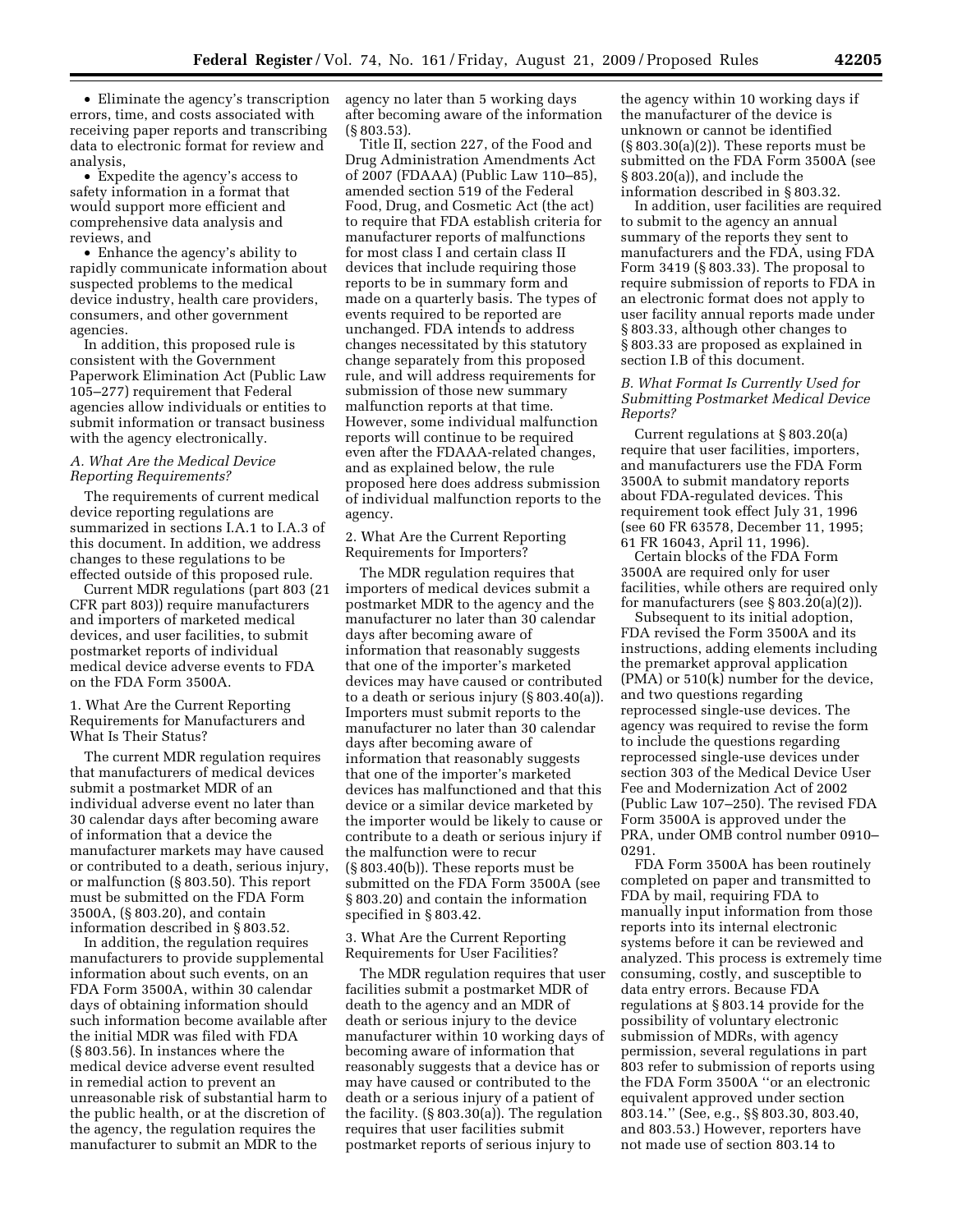pursue voluntary electronic submission of MDRs, and FDA's legacy systems were not in general designed to accept submission of MDRs in electronic format.

## *C. Why Is FDA Proposing to Require Electronic Submission of MDRs?*

When a medical device has been cleared for marketing and enters the market, the product is introduced to a larger patient population in settings different from clinical trials. New information generated during the postmarketing period offers further insight into the benefits or risks of the product, and evaluation of this information is important for all products to ensure their safe use. Historically, FDA has received almost all postmarket MDRs on paper through the mail. When data elements are provided to FDA on only paper, the information must be entered by hand into an electronic format for review and analysis. This process is extremely time consuming, costly, and susceptible to data entry errors.

The electronic submission of medical device reports would lead to more efficient reviews, enhancing our ability to rapidly disseminate significant information to the medical device industry, health care providers, and consumers, in support of FDA's public health mission.

Electronic submissions would also improve the speed and efficiency of both industry and agency operations. Electronic reporting can benefit industry by reducing the costs associated with collating, copying, storing, retrieving, and mailing paper medical device reports to the agency on FDA Form 3500A. In addition, the agency benefits from the elimination of manual data entry processes and reductions in physical storage for paper copies of the FDA Form 3500A. Based on low rates of participation in prior pilot voluntary electronic MDR submission programs, FDA believes that without a regulation requiring electronic submission of MDRs a large number of medical device firms and user facilities would resist changing their procedures for a long period of time. This delay would hinder our achieving the benefits of standardized formats and quicker access to MDR data.

1. What Are the Options for Electronic Reporting?

FDA's Center for Devices and Radiological Health (CDRH) has established its MDR databases currently to support two options for electronic submission of MDRs: One designed for low volume reporting and one designed for high volume reporting. Both options make use of the FDA Electronic Submission Gateway (FDA ESG), a secure electronic portal described further in this document, for transmission of reports to FDA. In accordance with 21 CFR 11.2(b), CDRH is now accepting on a voluntary basis, in lieu of paper, MDRs prepared and transmitted in accordance with these options. More information on electronic submission of MDRs is available at *http://www.fda.gov/MedicalDevices/ DeviceRegulationandGuidance/ PostmarketRequirements/Reporting AdverseEvents/ucm127932.htm.* 

For low-volume medical device reporting (few or infrequent MDRs), the current approach developed by the agency uses the CDRH eSubmitter (CeSub) software. The CeSub software allows for the submission of one MDR at a time. The software provides the following tools:

• Save address and contact information,

• Search for a Product Code, • Search to locate a patient or Device Problem Code,

• Search to find manufacturer evaluation codes (method, result, and conclusion),

• Attach documents when additional information needs to be provided,

• Produce a ''missing data report'' to help ensure that all required information is supplied before submission to FDA.

Once the MDR is completed, the file is ''packaged for submission.'' The package generates an electronic version of the FDA Form 3500A, which can be submitted to FDA using the FDA ESG. The final CeSub-generated report can also be saved or printed, for recordkeeping or to provide reports to manufacturers or other entities outside of FDA. The CeSub software and instructions for installation are free and available at: *http://www.fda.gov/ ForIndustry/FDAeSubmitter/ ucm107903.htm*. We may sometimes update or change our methodology, approach or software to improve the low-volume reporting experience.

Reporters with large volumes of MDRs may prefer the second option, called the Health Level 7 Individual Case Safety Report (HL7 ICSR). The HL7 ICSR was developed in conjunction with the HL7 standards organization to support the exchange of electronic data. This option allows for the extraction directly from the reporter's database of information to populate an MDR, production of the appropriate data output, and transmission of the MDRs to the FDA ESG. The HL7 ICSR supports the batch submission of more than one individual

MDR at a time. Reporters developing applications using the HL7 ICSR standard may also build functions for saving or printing those reports.

The draft guidance document announced elsewhere in this **Federal Register** provides information on both options for electronic submission of MDRs.

2. What Is the FDA Electronic Submission Gateway (ESG)?

The FDA ESG is the entry point for all electronic submissions to the agency. The FDA ESG is available 24 hours a day, 7 days a week. Information on the FDA ESG is available at *http:// www.fda.gov/ForIndustry/Electronic SubmissionsGateway/default.htm*. To use the FDA ESG, reporters need to have a digital certificate. A digital certificate is an attachment to an electronic message that allows the recipient to authenticate the identity of the sender via third party verification from an independent certificate authority. Digital certificates are used to identify encryption and decryption codes between message senders and recipients. Information on digital certificates can be found at *http:// www.fda.gov/ForIndustry/Electronic SubmissionsGateway/ucm113223.htm*.

3. How Do I Know FDA Received My Electronic Submission and It Was Successfully Processed?

FDA's electronic submission processing system sends the submitter three different acknowledgments (messages) for each submission. Acknowledgment 1 comes from the ESG and indicates your submission was received. Acknowledgment 2 is sent by the ESG and indicates the submission reached CDRH. CDRH sends Acknowledgment 3 and notifies you whether your submission was successfully loaded into CDRH's adverse event database or the submission contained errors (specified in the acknowledgment) during validation and loading. If your submission contained errors, the errors need to be corrected and the corrected reports resent.

## **II. Description of the Proposed Rule**

# *A. How Would the Rule Address Submission of Reports in Electronic Format?*

This rule would revise § 803.12 to require that manufacturers, importers, and user facilities submit postmarket MDRs to the agency in an electronic format that FDA can process, review, and archive. Under the proposal, FDA will periodically issue information on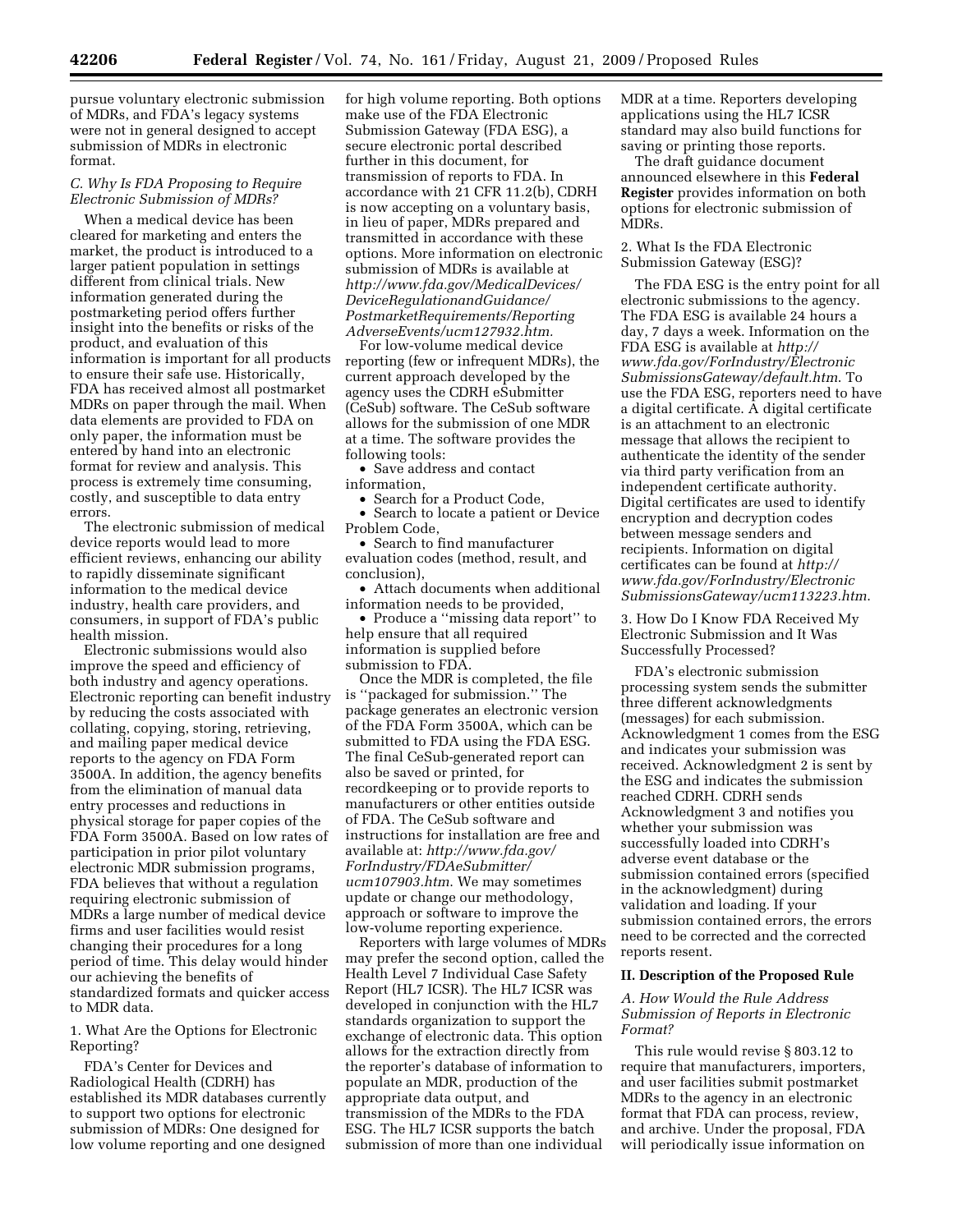file formats, preparation and organization of files, media, method of transmission, and other relevant technological specifications for providing reports in an electronic format that FDA can process, review, and archive. Proposed new § 803.23 would direct reporters to the agency's Web site to find the most updated relevant information. Reports between manufacturers, importers, and user facilities would not be subject to the requirement of submission in electronic format, and may be in any format the recipient can read.

The rule would make conforming changes throughout part 803 to reflect the proposed requirement to submit reports to FDA in electronic format. These changes include removing § 803.11, which currently addresses obtaining paper forms, and removing § 803.14, which currently provides for voluntary electronic submission of reports with FDA consent. The proposal would amend § 803.19, which already addresses exemptions or variances from any of the requirements of part 803, to specifically address exemption or variance from the requirement to submit reports to FDA in electronic format. Other changes include removing references to ''electronic equivalent[s] approved under § 803.14'' from §§ 803.13, 803.30, 803.33, 803.40, and 803.53, and updating wording in § 803.20 and 803.56 to be more consistent with the fact that reports will not be submitted on paper (and thus, for example, would no longer have a front and back).

If this proposed rule becomes final, manufacturers, importers, and user facilities would be required to begin submitting medical device reports to the agency in electronic format no later than 1 year from the date of publication of a final rule. After the effective date, the agency would not accept MDRs submitted on paper copies of the FDA Form 3500A, or in electronic formats other than those identified as ones that FDA can process, review, and archive in information provided in conjunction with this rule, unless the agency had granted an exemption or variance as provided for in § 803.19.

1. How Would the Reporting Requirements for Manufacturers Change With Respect to Electronic Format?

The rule would amend §§ 803.50(a), 803.53, and 803.56 to require submission of information required by §§ 803.52, 803.53, and 803.56 in electronic format in accordance with § 803.12(a).

2. How Would the Reporting Requirements for Importers Change With Respect to Electronic Format?

The proposed rule amends § 803.40(a) to require submission to FDA of information required by § 803.42 in electronic format in accordance with § 803.12(a). The proposed electronic format requirement does not extend to importer reports submitted to device manufacturers, which may be in any format that the recipient can read.

3. How Would the Reporting Requirements for User Facilities Change With Respect to Electronic Format, and How Would Annual Report Requirements be Affected?

The proposed rule amends § 803.30(a) to require submission to FDA of information required by § 803.32 in electronic format in accordance with § 803.12(a). The amendment does not impose mandatory electronic format requirements on user facility reports submitted to device manufacturers, which may be provided in any format the recipient can read.

The proposed rule also makes certain changes to § 803.33, addressing user facility annual reports. Under the proposed rule, user facilities will continue to submit annual reports on the paper FDA Form 3419. Because the proposal to require submission of individual adverse events reports in electronic format calls for amendments to § 803.12 and for removal of §§ 803.11 (indicating how to obtain paper forms) and 803.14 (addressing voluntary electronic submissions), FDA is proposing to amend § 803.33 to specify where to obtain the FDA Form 3419, where to submit completed reports under that section, and to remove references to § 803.14.

4. How Would the Requirement to Submit Reports in Electronic Format Affect Recordkeeping Requirements?

Section 803.18 of the regulation addresses requirements for establishing and maintaining MDR files or records for manufacturers, user facilities, and importers. FDA is proposing to amend § 803.18(b)(ii) to require that MDR files contain copies of all reports submitted under part 803, whether paper or electronic. As under the current regulations, under the proposal, regulated entities may choose to maintain required records either in hard copy, by printing out reports submitted in electronic format, or in electronic form. (For information regarding FDA's current thinking and enforcement policy with regard to requirements for maintaining electronic records, see 21

CFR part 11 and the agency guidance document, ''Guidance for Industry: Part 11, Electronic Records; Electronic Signatures—Scope and Application,'' available at *http://www.fda.gov/ downloads/Drugs/GuidanceCompliance RegulatoryInformation/Guidances/ ucm072322.pdf5667fnl.pdf*.). FDA is also proposing to add § 803.18(b)(1)(iii) to require the retention of all acknowledgments FDA sends the manufacturer, importer, or user facility when reports are submitted in electronic format, which will indicate the timing and success of submission.

#### *B. How Would I Submit MDRs in Electronic Format?*

As noted previously, if the proposed rule is finalized, manufacturers, importers, and user facilities will be required to submit most MDRs to the agency in an electronic format that FDA can process, review, and archive. In order to best accommodate technological changes, FDA expects to issue information on how to prepare and submit MDRs to the agency in a way that would satisfy the requirements of this proposed rule. The most specific and updated information about how to create, format, and transmit reports, using the CeSub software (designed for low volume reporting) or the HL7 ICSR (designed for high volume reporting), is provided on the agency's Web site, at the address provided in proposed § 803.23. The agency will make every effort to maintain backwards compatibility when implementing changes to the systems and formats for electronic submission. When backwards compatibility is not possible, the agency will provide public notice with a duration commensurate with the complexity of the change.

*C. How Can a Medical Device Manufacturer, Importer, or User Facility Obtain a Variance Regarding the Requirement to Submit a Report in Electronic Format?* 

Under proposed § 803.19, a manufacturer, importer, or user facility may submit a written request to FDA seeking a variance of the § 803.12 requirement to submit reports to the agency in an electronic format that the agency can process, review, and archive. Written requests must contain the reason(s) why the reporting entity requires a variance and for how long the variance is needed. FDA anticipates receiving few variance requests because of the availability of the Internet and the commercial availability of digital certificates as well as FDA's free CeSub Internet software. Under the proposal, if FDA grants a variance, the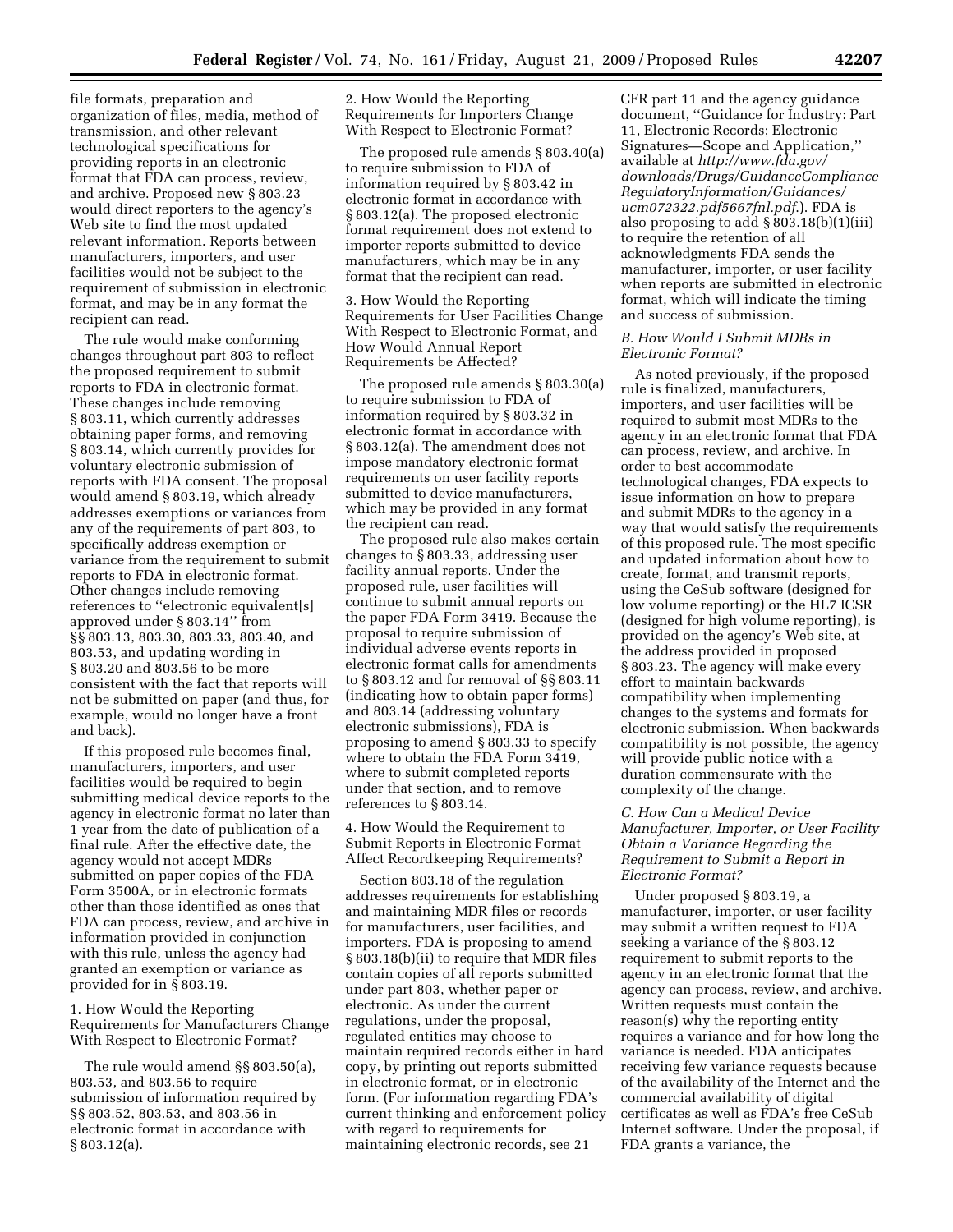manufacturer, importer, or user facility would be required to submit MDRs as specified by FDA in the letter authorizing the variance.

## *D. What Other Changes Are Being Proposed?*

The proposed rule would also codify the following modifications:

1. FDA proposes to remove the definition of ''Five-day report'' in § 803.3, which merely referred to a report submitted under § 803.53 (the only provision of the regulation in which the term appears), using the FDA Form 3500A or ''an electronic equivalent approved under § 803.14.'' Because this definition is not necessary, FDA proposes to remove it.

2. FDA proposes to amend §§ 803.32, 803.42, and 803.52 to make minor wording changes and corrections to these sections to reflect modifications already made to FDA Form 3500A and its instructions, with OMB approval under the PRA. For example, section 303 of the Medical Device User Fee and Modernization Act of 2002 (Public Law 107–250) required FDA to modify the forms to facilitate reporting of MDRs involving single-use devices that have been reprocessed for reuse (see 69 FR 7491, February 17, 2004). FDA is proposing to amend §§ 803.32, 803.42, and 803.52 to reflect the addition to the FDA Form 3500A of these two questions concerning whether the device is a single use device that has been reprocessed and reused on a patient and the name and address of the reprocessor.

FDA is also proposing to change §§ 803.32(b)(4), 803.42(b)(4), and 803.52(b)(4) from ''date of report by the initial reporter'' to ''date of this report.'' This change would make part 803 consistent with the way that other FDA Centers interpret FDA Form 3500A, Block B4 and how Block B4 appears on FDA Form 3500A. Finally, FDA is also proposing to make other minor updates to §§ 803.32(c), 803.42(c), and 803.52(c) and (e) to reflect the changes already made to the forms and instructions, including a reference to the product code and PMA/510(k) number.

## *E. When Would the Rule Become Effective?*

FDA proposes that any final rule that issues based on this proposal become effective 1 year after the date the final rule publishes in the **Federal Register**.

## **III. What Is the Legal Authority for This Rule?**

FDA's legal authority to amend its regulations governing the submission of postmarket medical device adverse

event reports for medical devices derives from 21 U.S.C. 352, 360, 360i, 360j, 371, and 374.

#### **IV. Is There an Environmental Impact?**

The agency has determined under 21 CFR 25.30(h) that this action is of a type that does not individually or cumulatively have a significant effect on the human environment. Therefore, neither an environmental assessment nor an environmental impact statement is required.

## **V. Analysis of Impacts**

FDA has examined the impacts of the proposed rule under Executive Order 12866 and the Regulatory Flexibility Act (5 U.S.C. 601–612), and the Unfunded Mandates Reform Act of 1995 (Public Law 104–4). Executive Order 12866 directs agencies to assess all costs and benefits of available regulatory alternatives and, when regulation is necessary, to select regulatory approaches that maximize net benefits (including potential economic, environmental, public health and safety, and other advantages; distributive impacts; and equity). This proposed rule has been determined to be a significant regulatory action.

The Regulatory Flexibility Act requires agencies to analyze regulatory options that would minimize any significant impact of a rule on small entities. Because we lack information on the electronic submission capabilities of all the firms potentially affected by this proposed rule we have not proposed to certify that the proposed rule would not have a significant economic impact on a substantial number of small entities. We request commenters to submit such information in their comments.

Section 202(a) of the Unfunded Mandates Reform Act of 1995 requires that agencies prepare a written statement, which includes an assessment of anticipated costs and benefits, before proposing ''any rule that includes any Federal mandate that may result in the expenditure by State, local, and tribal governments, in the aggregate, or by the private sector, of \$100,000,000 or more (adjusted annually for inflation) in any one year.'' The current threshold after adjustment for inflation is \$133 million, using the most current (2008) Implicit Price Deflator for the Gross Domestic Product. FDA does not expect this proposed rule to result in any 1 year expenditure that will meet or exceed this amount.

The purpose of this proposed rule is to require the submission of MDRs in an electronic format the agency can process, review, and archive. It would affect all persons subject to medical

device reporting under part 803, which includes medical device manufacturers, device importers, and user facilities.

The proposed rule is part of a greater agency initiative to adopt electronic technologies to improve the quality of our operations and increase the efficiency of our resources. The rule would reduce FDA's current costs associated with processing medical device reports (or MDRs) that are received on the paper FDA Form 3500A. By receiving MDRs electronically, FDA would be able to access the adverse event information more quickly and also eliminate potential data entry errors that could occur during input transcription of the information from the paper FDA Form 3500A reports into our electronic medical device adverse event reporting database.

After considering various alternatives, FDA determined that without this regulation, the agency will need to maintain adequate resources to continue to convert paper 3500A MDRs to electronic MDR records until all manufacturers, importers, and user facilities voluntarily adopted the proposed electronic submission format, possibly years in the future.

## *A. Benefits*

The major benefit of this proposed rule would be to public health because the agency would have quicker access to the medical device adverse event reports information and thus could more quickly identify and act on any medical device problems. Currently, FDA receives 100,000 initial MDRs annually on the paper FDA Form 3500A, which are manually entered into the FDA database. FDA receives an additional 110,000 supplemental reports each year that are also submitted on the paper FDA Form 3500A and need to be processed and entered into the FDA database. It can take from 3 days to more than 6 months before an MDR submitted on a paper copy of the FDA Form 3500A may be available for analysis in the Manufacturer and User Device Experience database (MAUDE). With a standardized electronic format, medical device reports would become available for analysis as soon as they are processed into MAUDE. With a reduction in the time to manually enter the MDRs into the MAUDE database, analysis and action, including feedback to manufacturers and consumers, could be taken sooner with a corresponding benefit to public health.

The public health benefits would be supplemented with operating cost reductions within FDA. Assuming the number of MDRs remains fairly constant over time, electronic reporting would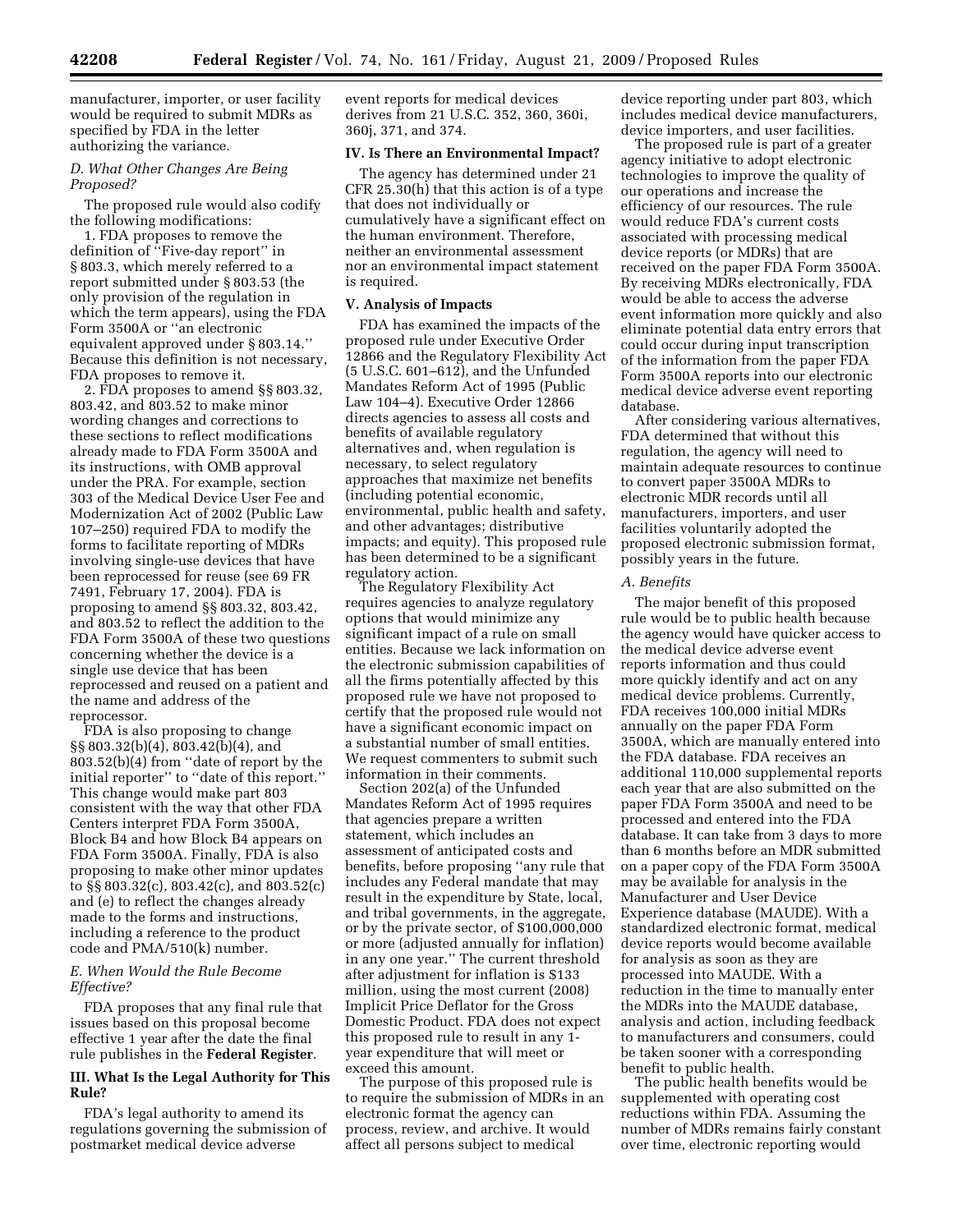save the agency about \$1.25 million annually in data entry costs, which is about one-half of our current data entry contract.

## *B. Costs*

There are about 18,000 medical device manufacturers and importers identified in FDA's medical device registration database and approximately 38,500 user facilities identified in the

2002 U.S. Economic Census that would be affected by the proposed rule (for a total of 56,500 manufacturers, importers, and user facilities) (Census, 2002). Table 1 shows the estimated numbers of firms and establishments in the affected industries.

#### TABLE 1.—AFFECTED FIRMS AND ESTABLISHMENTS

| North American Industry Classification System<br>(NAICS) Code | Description               | No. of Firms | No. of Establishments |  |
|---------------------------------------------------------------|---------------------------|--------------|-----------------------|--|
| Various                                                       | Devices                   | 18,000       | 8,000                 |  |
| 622                                                           | Hospitals                 |              | 6,342                 |  |
| 6231                                                          | Nursing care facilities   | 7,826        | 15,480                |  |
| 6214<br>Outpatient care centers                               |                           | 11,125       | 23,912                |  |
| 6215<br>Medical and diagnostic laboratories                   |                           | 5,736        | 9,844                 |  |
| 6216                                                          | Home health care services | 9,987        | 15,016                |  |
| Total                                                         |                           | 56,474       | 88,594                |  |

The incremental cost of changing to electronic submissions for each affected entity would vary by the size, type, and corporate structure of the firm, as well as by its current electronic submission capability. The total costs associated with this proposed rule would include one-time set-up costs and annual operating costs.

#### 1. One-Time Costs

One-time costs would be the sum of the costs of:

• Rewriting standard operating procedures (SOPs) and training the appropriate personnel,

• Installing and validating either the installation of CDRH's CeSub Web interface software or the programming and configuration of a computer system to transmit reports directly to the FDA ESG using the HL7 ICSR, and

• Acquiring the electronic digital certificate required by the FDA ESG.

a. *Rewriting SOPs and training personnel*. All entities affected would need to update their SOPs to include the electronic submission requirement. For medical device manufacturers, importers, and hospitals, we estimate that it would require about 10 hours to make the modifications and train the appropriate people on the new procedures. For the other user facilities, we assume that the corporate or regional offices would have the major responsibility for medical device reporting and thus the SOPs for these individual entities would require less time to modify. For this analysis we estimated that 55 percent of the other user facilities would require about 10 hours to modify their SOPs and the

remaining 45 percent would require about 2 hours.<sup>1</sup> The estimated one-time incremental cost for updating SOPs, assuming an average wage rate of \$52 per hour,2 (Bureau of Labor Statistics (BLS), 2006) is about \$34.1 million [((18,000 medical device manufacturers and importers  $+ 6,300$  hospitals)  $\times 10$ hours) +  $((0.45 \times 2 \text{ hours} + 0.55 \times 10$ hours) x 64,500 other user facilities) x \$52/hour].

b. *Setting up systems for submission*. MDRs would be submitted through the FDA ESG using one of two methods: The CDRH CeSub software or the HL7 ICSR. Because most entities are small and submit few if any MDRs annually, we assume they would probably use the CDRH CeSub software, which allows for the submission of one MDR at a time. To comply using this submission method, manufacturers, importers, and user facilities would need high-speed Internet connections and would have to download and install up to three free software programs, validate the installation, and train the appropriate personnel on the new procedures. Entities that have dedicated information technology (IT) staff would be able to install and validate the installation themselves. Smaller manufacturers, importers, and user entities would

probably choose to hire an outside contractor for the installation and its validation.

We do not have data on the amount of time required to install and validate the installation of the software or the percentage of entities that might need to contract out the installation. For this analysis, we assumed it would take an entity 8 to 16 hours to install and validate the installation of CDRH's CeSub software and install, if necessary, Java Runtime Edition software and Java security policy files for their Internet browser. This estimate also includes the time required to notify FDA, run a test submission through the FDA ESG, and to train the appropriate staff to use the new program. We are also assuming that almost all medical device manufacturers, importers, and all user facilities would use this method to submit MDRs. Using an average wage of \$46.50 for computer and mathematical occupations<sup>3</sup> (BLS 2006), we estimate the cost to install and use the software to be between \$21.0 million and \$41.7 million  $(8 \text{ hours} \times \$46.50 \text{ wage})$  x (38,500 user facilities + 18,000 manufacturers and importers) to (16 hours x \$46.50 wage) x (38,500 user facilities + 18,000 manufacturers and importers)].

Entities that submit a large number of MDRs each year may choose to use the HL7 ICSR method to submit the reports.

<sup>1</sup>Percentages are based on the ratio of firms to establishments from 2002 Census of Manufactures data.

<sup>2</sup> \$52 per hour wage is based on BLS Occupational Employment and Wages, May 2006, for Medical and Health Service Managers, Standard Occupational Classification 11–19111. Forty percent was added to the mean hourly wage of \$37.09 to account for benefits and the total was rounded to the nearest whole number.

<sup>3</sup>BLS Occupation Employment and Wages, May 2006, by occupation, for all industries (*http:// www.bls.gov*). Wage (\$46.50) includes mean hourly wage of \$33.22 for Standard Occupational Classification 15–0000, computer and mathematics occupations, all industries; we add 40 percent to account for benefits.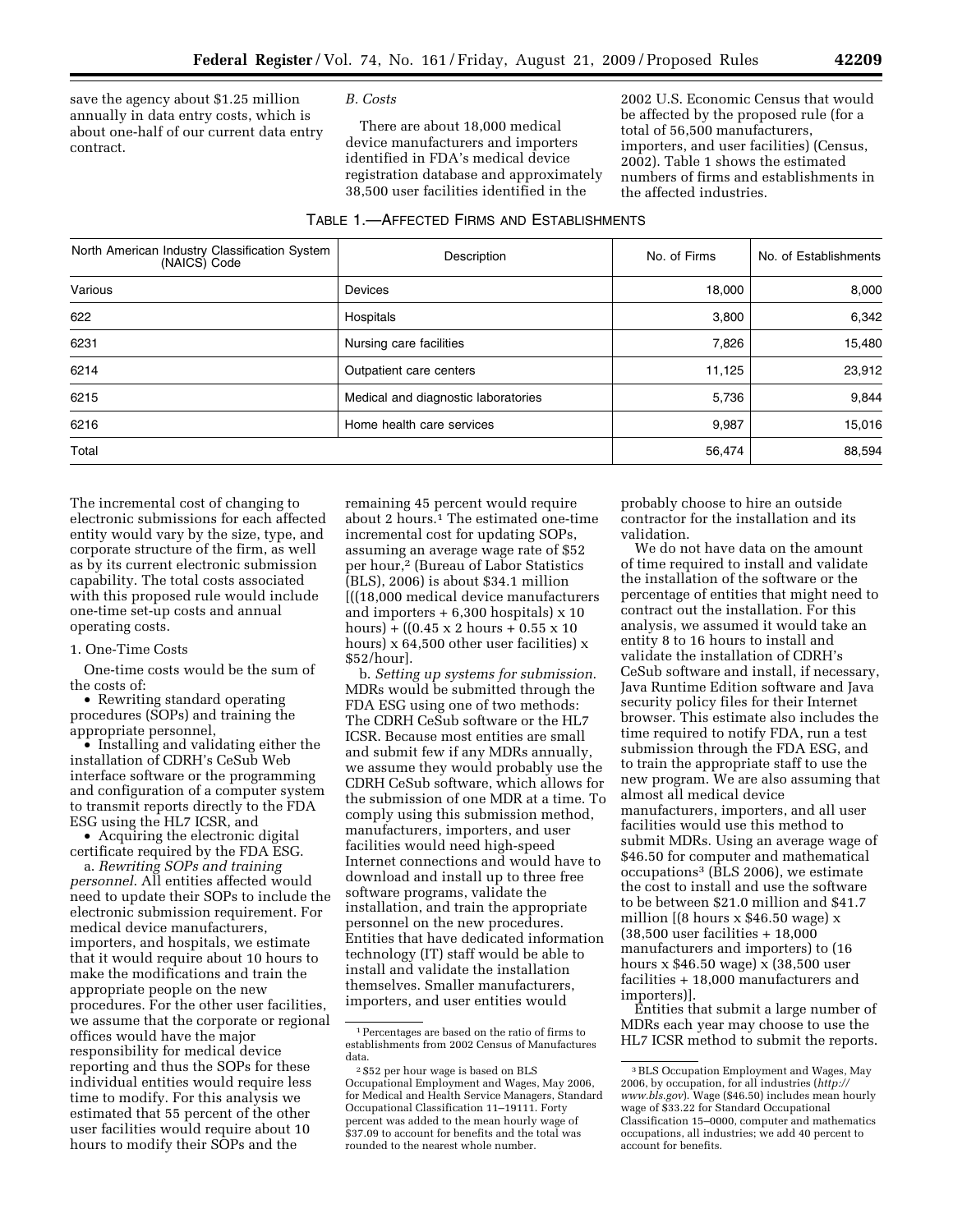This method allows for the batch submission of multiple MDRs at faster transmission rates. We do not know at what threshold of reporting it becomes cost effective for an entity to submit medical device reports using this method. An analysis of FDA submission data for a 6-year period indicated that about 20 large medical device manufacturers submit 500 or more MDRs each year and about 85 submit close to 100 medical device reports per year. We assumed that the actual number of entities using the HL7 ICSR would fall somewhere within this range (20 to 85). We also assumed that only entities that have existing infrastructure to support HL7 ICSR transmissions would choose this method to submit MDRs. We estimated that it would take about 50 hours to set up their gateway to be compatible with the agency's system. Using the wage \$46.50, the onetime cost for establishing HL7 ICSR submission capabilities would range between \$50 thousand and \$200 thousand [(\$46.50 x 50 hours) x 20

entities) and (\$46.50 x 50 hours) x 85 entities)].

c. *Electronic certificates*. All entities would need an electronic certificate to submit any electronic regulatory document to the FDA ESG. The electronic certificate identifies the sender and serves as an electronic signature. Entities that have not submitted any electronic documents to the agency would incur a one-time cost to acquire the certificate and recurring costs to keep the certificate active as a result of this proposed rule. The certificates cost about \$20 and are valid for 1 year. We assume that the search and transactions costs involved in the initial acquisition of the certificate doubles the cost of the certificate to a total of \$40 for the first year, half of which would be setup costs. If all entities needed to acquire electronic certificates, the one-time search and acquisition costs would be \$1.1 million (\$20 acquisition cost x 56,500 entities).

In addition to the costs we have estimated, manufacturers, importers,

and user facilities affected by this proposed rule may have to hire outside expertise to install and validate the software installation to comply with the proposed requirements.

Table 2 summarizes the estimated one-time costs by type of cost for this proposed rule by cost and type of manufacturers, importers, and user entities. The estimate of the total onetime costs for all manufacturers, importers, and user facilities ranges from \$58.6 million to \$79.7 million. Much of the cost involves acquiring the electronic certificate for the capability to submit any regulatory document to the FDA, including installation and validation of the CeSub software or to establish HL7 ICSR capabilities. Therefore, manufacturers, importers, and user facilities that are not already making electronic submissions of any kind to the agency if this proposed rule becomes final would incur these total costs.

|  | TABLE 2.-SUMMARY OF ONE-TIME COSTS BY INDUSTRY (\$ MILLION) |  |
|--|-------------------------------------------------------------|--|
|--|-------------------------------------------------------------|--|

|                                       | Modifying   |      | Install and validate CeSub<br>software |      | Gateway to gateway |                             | Total |      |
|---------------------------------------|-------------|------|----------------------------------------|------|--------------------|-----------------------------|-------|------|
| Industry                              | <b>SOPS</b> | low  | high                                   | low  | high               | Acquiring e-<br>certificate | low   | high |
| <b>Medical Device</b>                 | 9.4         | 6.7  | 13.4                                   | 0.05 | 0.2                | 0.4                         | 16.6  | 23.4 |
| <b>User Facility</b>                  | 26.9        | 14.3 | 28.6                                   |      |                    | 0.8                         | 42.0  | 56.3 |
| Total                                 | 36.3        | 21.0 | 42.0                                   | 0.05 | 0.2                | 1.2                         | 58.6  | 79.7 |
| Annualized at 3 percent over 10 years |             |      |                                        |      | 6.9                | 9.3                         |       |      |
| Annualized at 7 percent over 10 years |             |      |                                        |      |                    |                             | 8.3   | 11.4 |

## 2. Annual Costs

The annual costs of this proposed rule would include the costs of:

- Maintaining certificates and
- High-speed Internet access.

a. *Maintaining electronic certificates*. Manufacturers, importers, and user facilities would bear the cost to maintain the electronic certificate that identifies the sender. In addition to having to renew the certificate on a regular basis, those entities who have not submitted MDRs would also have to ensure they are capable of transmitting electronic MDRs to FDA should such a report submission be necessary. To add these costs to the cost of the certificate itself, we assume that entities would incur an additional annually recurring cost equal to one-half the price of the certificate (\$10), for a total annually recurring cost of \$30. If all manufacturers, importers, and user

facilities need to acquire electronic certificates, the annual cost would be \$1.7 million (\$30 acquisition certificate renewal and acquisition cost x 56,500 entities).

b. *High-speed Internet access*. Entities would also need high-speed Internet access to use either of the submission methods. A 2004 study of small businesses sponsored by the Small Business Administration (SBA) found that essentially all small firms had Internet access and about 50 percent had high-speed Internet access (Pociask, 2004). The average cost of high speed access was about \$40 per month more than dial-up access. Because the average cost of Internet access has been going down over time, we estimate that by the time this proposed rule would be made final, about 75 percent of device and user facilities would have high speed access. The average annual recurring

increase in cost for high speed Internet access for the remaining 25 percent of the entities would be \$6.8 million ((\$40 x 12 months) x (0.25 x (18,000 manufacturers and importers + 38,500 user facilities))).

Table 3 shows the annual costs of the proposed rule. As with the one-time costs, only entities not making electronic regulatory document submissions of any kind to the agency if this proposed rule becomes final would incur all these costs. There would be no change in the actual time required to research and prepare the MDRs, nor would there be any additional reporting requirements as a result of this proposed rule. Manufacturers, importers, and user facilities that maintain paper FDA Form 3500A records for their internal MDR files own use could still do so under the proposed rule.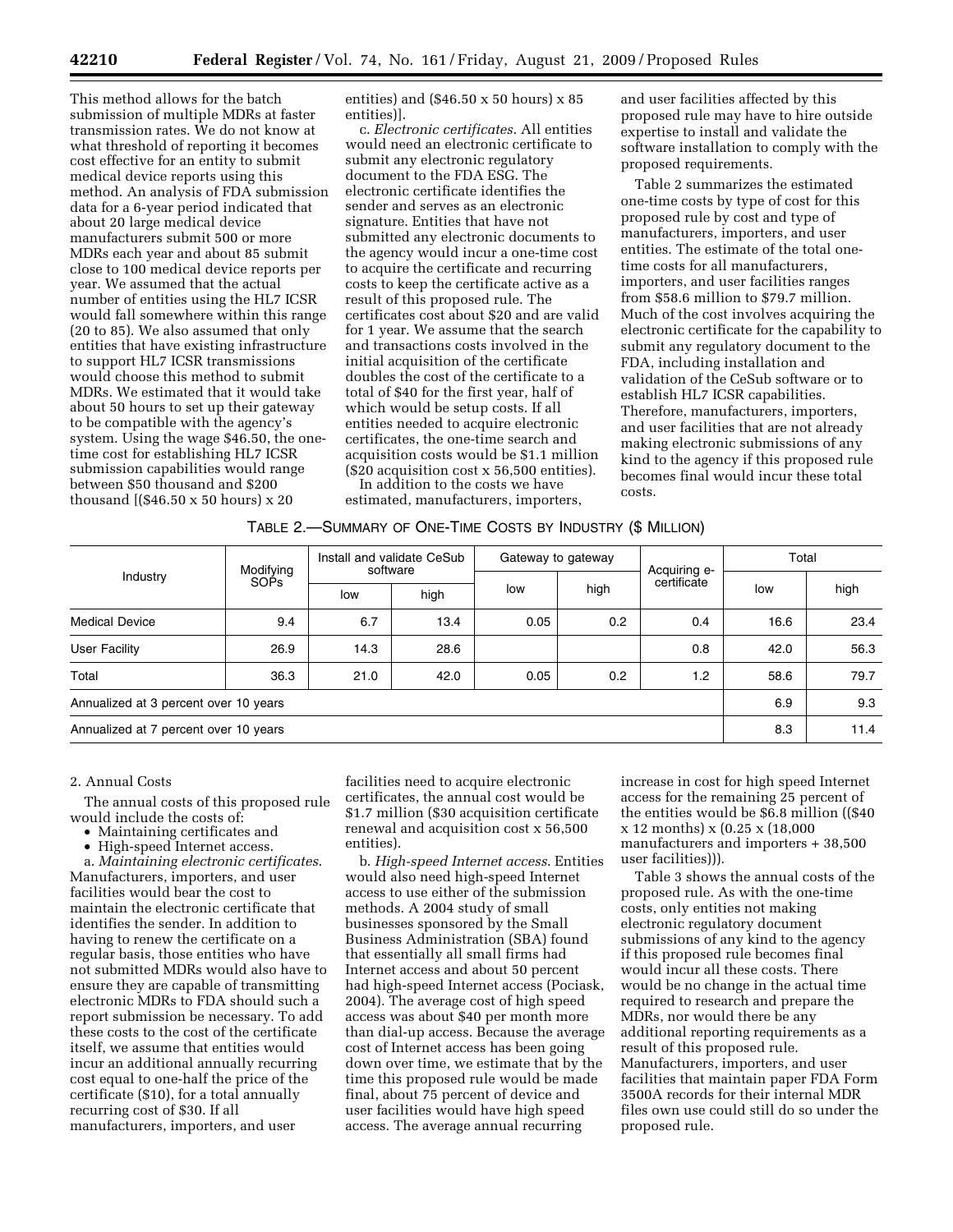| Industry              | Acquiring electronic<br>  certificate | High-speed Internet<br>access | Total |
|-----------------------|---------------------------------------|-------------------------------|-------|
| <b>Medical Device</b> | 0.5                                   | $2.2^{\circ}$                 |       |
| <b>User Facility</b>  | $1.2^{\circ}$                         | 4.6                           |       |
| Total                 | 1.7                                   | 6.8                           | 8.5   |

TABLE 3.—SUMMARY OF ANNUAL COSTS BY INDUSTRY (\$ MILLION)

Cost savings: We estimate a modest industry savings of about \$3.2 million annually because electronic submission should reduce the time it takes to submit documents. It should be noted that the savings accumulate to firms submitting MDRs; firms that submit very few or no MDRs would not realize any savings.

### *C. Summary of Benefits and Costs*

The principal benefit of this proposed rule would be the public health benefits associated with more rapid processing and analysis of the 100,000 initial individual MDRs currently submitted to FDA on a paper FDA Form 3500A. In addition, requiring electronic submission of MDRs is expected to reduce FDA annual operating costs by \$1.25 million and generate industry savings of about \$3.2 million.

The total one-time cost for modifying SOPs and establishing electronic submission capabilities is estimated to range from \$58.6 million to \$79.7 million. Annually recurring costs totaled \$8.5 million and include maintenance of electronic submission capabilities, including renewing the electronic certificate, and for some entities the incremental cost to maintain high-speed Internet access. The total annualized cost of the proposed rule, assuming a 7-percent discount rate over 10 years, would be from \$16.8 million to \$19.9 million (\$15.4 million to \$17.8 million at a 3-percent discount rate). We request comment on the accuracy and completeness of the assumptions used to estimate the costs of this proposed rule. For example, we invite comment on our use of a 10-year time horizon and whether a shorter or a longer horizon would be more appropriate to express the social costs of this proposed rule.

## *D. Alternatives Considered*

During the development of this proposed rule, we considered a number of alternative approaches. The first was to allow manufacturers, importers, and user facilities to voluntarily submit MDRs electronically. Because our experience has shown that a number of medical device firms and user facilities would resist changing their procedures

for a long period of time, we would not attain the benefits of standardized formats and quicker access to medical device adverse event data. The FDA, for example, would have to maintain contracts to handle the input of information from both written and electronic MDRs. A voluntary system, therefore, would fail to achieve the goals of this proposed rule.

Another alternative was to allow small entities more time to comply with the electronic submission requirements. This alternative would allow small entities to delay compliance. Under this alternative, we would not receive the full data-entry savings from requiring electronic submissions or all the benefits of quicker access to these reports. Because so many device companies are small entities, this approach would significantly postpone the benefits the rule is intended to confer. Moreover, as shown in the following section, the estimated incremental costs per small entity from the proposed rule are small, so the cost reduction per small entity from delayed compliance would also be small.

## *E. Regulatory Flexibility Analysis*

The SBA defines a small medical device manufacturer as having fewer than 500 employees. Based on data from U.S. Census, about 98 percent of device firms affected by this proposed rule are considered small entities, and have an average value of shipments of about \$9.0 million.4 Businesses in the health care industry are classified as small if their revenues are below a certain level. Hospitals are small if their total revenue falls below \$25 million and the other user facilities are considered small if their revenues are below \$10 million. U.S. Census data indicates that about 87 percent of the user facilities are

classified as small and have a weighted average revenue of about \$3.3 million.5 However, very few user facilities submit MDRs in any given year. While this proposed rule will now require those reports submitted to the agency to be in electronic format, the content of a report is not being changed from that already addressed on the current FDA Form 3500A. The average costs for these manufacturers, importers, and user facilities are listed in table 4. The average total annualized cost per small entity, assuming a 7-percent discount rate over 10 years, would range from \$581 to \$693; at a 3-percent discount rate, average annualized costs would range from \$568 to \$661. These costs represent less than 0.1 percent of revenues for medical device firms and less than 0.1 percent of revenues for user facilities.

We considered two possible alternatives for regulatory relief for small businesses. As described above, one regulatory alternative would be longer compliance times for small entities. We would not receive the full data-entry savings from requiring electronic submissions or all the benefits of quicker access to these reports. Because so many device companies are small entities, this approach would significantly postpone the benefits the rule is intended to confer. Moreover, as shown above, the estimated incremental costs per small entity from the proposed rule are small, so the cost reduction per small entity from delayed compliance would also be small.

In addition, we considered proposing a waiver to the electronic submission requirement for small firms that can demonstrate an economic hardship. Because the estimated incremental costs per small entity from the proposed rule are small, the cost reduction per small entity from a waiver would also be small.

We ask for comments on both of these options for regulatory relief for small entities.

While the estimated costs per affected entity are low, FDA does not have adequate information on the electronic capabilities of all of the firms affected

<sup>4</sup>U.S. Census Bureau, 2002 Economic Census, Manufacturing Industry Series, Industry Statistics by Employment Size for NAICS codes: 334510, 339112, 339113, 339114, and 339115<br>(www.census.gov).

<sup>&</sup>lt;sup>5</sup> U.S. Census Bureau, 2002 Economic Census, Release Date 11/22/2005, Sector 62: Health Care and Social Assistance: Subject Series— Establishment and Firm Size: Receipts/Revenue Size the United States for NAICS 622, 6231, 6214, 6215, and 6216 accessed via American Fact Finder (*www.census.gov*).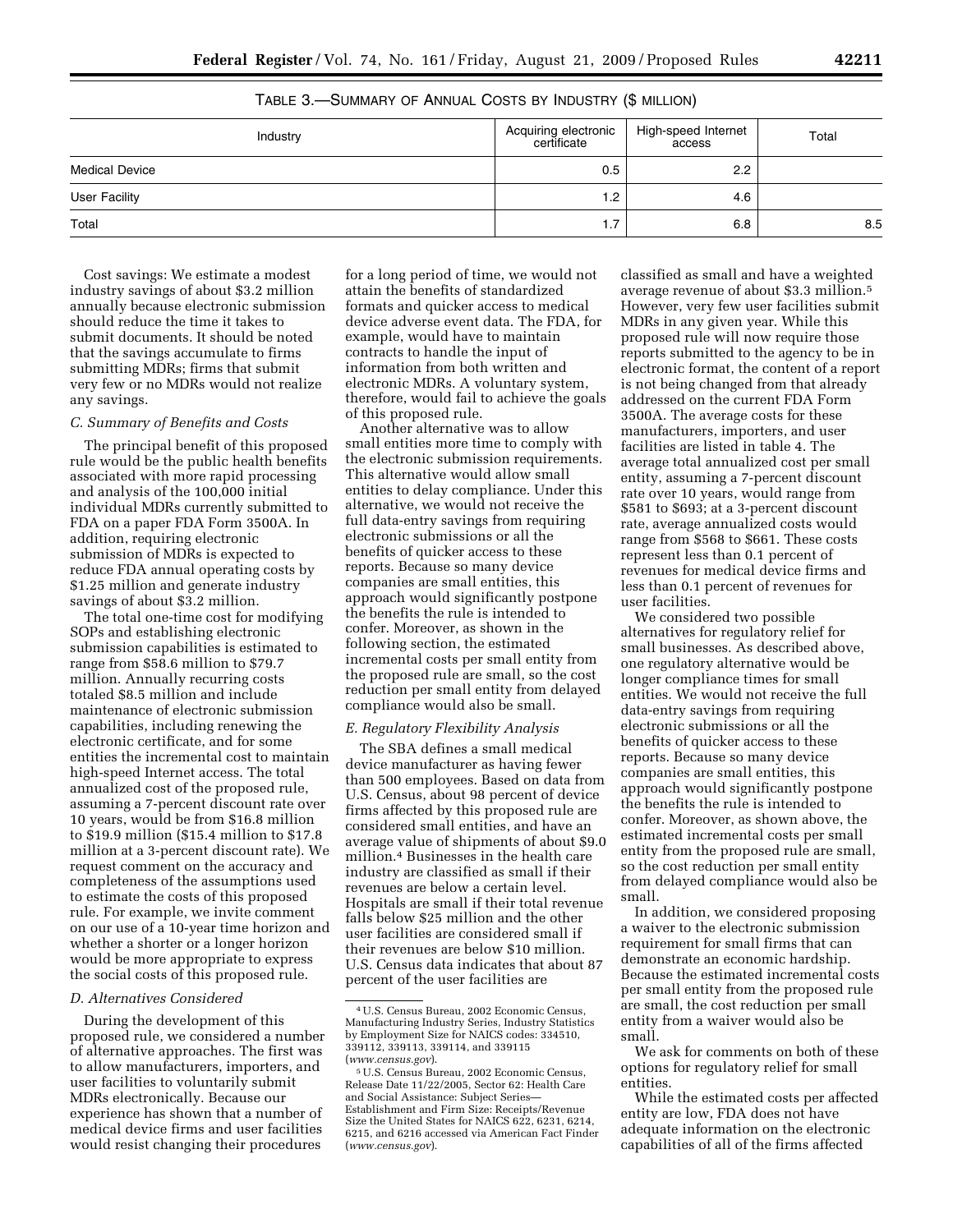by this proposed rule and has made many assumptions to derive these estimate used in this analysis, therefore we do not propose to certify that this proposed rule would not have a significant economic impact on a

substantial number of small entities. FDA requests comment on this issue.

| TABLE 4.-INCREMENTAL COMPLIANCE COSTS PER SMALL ENTITY |  |  |
|--------------------------------------------------------|--|--|
|--------------------------------------------------------|--|--|

|                                                      | One-Time<br>Costs |      | Annually  | Total<br>Annualized |      |
|------------------------------------------------------|-------------------|------|-----------|---------------------|------|
|                                                      | low               | high | Recurring | low                 | high |
| <b>Rewriting SOPs</b>                                | 104               | 520  |           |                     |      |
| Software Installation and validation of installation | 372               | 744  |           |                     |      |
| <b>Acquiring Electronic Certificate</b>              | 40                |      |           |                     |      |
| Maintaining submission capabilities                  |                   |      | 30        |                     |      |
| <b>Upgrade Internet Access</b>                       |                   |      | 480       |                     |      |
| 7 percent discount rate                              |                   |      |           | 581                 | 693  |
| 3 percent discount rate                              |                   |      |           | 568                 | 661  |

#### **VI. Paperwork Reduction Act of 1995**

This proposed rule contains information collection provisions that are subject to review by OMB under the PRA (44 U.S.C. 3501–3520). A description of these provisions is given in this document with an estimate of the annual reporting and recordkeeping burden. Included in the estimate is the time for reviewing instructions, searching existing data sources, gathering and maintaining the data needed, and completing and reviewing each collection of information.

FDA invites comments on these topics: (1) Whether the proposed collection of information is necessary for the proper performance of FDA's functions, including whether the information will have practical utility; (2) the accuracy of FDA's estimate of the burden of the proposed collection of information, including the validity of the methodology and assumptions used; (3) ways to enhance the quality, utility, and clarity of the information to be collected; and (4) ways to minimize the burden of the collection of information on respondents, including through the use of automated collection techniques, when appropriate, and other forms of information technology.

*Title*: Medical Device Reporting *Description*: In accordance with the proposed Medical Device Reporting regulation, medical device manufacturers, importers, and user facilities would be required to submit MDRs to FDA, to maintain records, and may also seek exemption or variance

from these requirements. FDA is also proposing to amend §§ 803.32, 803.42, and 803.52 to make minor wording changes and corrections to these sections to reflect modifications already made to FDA Form 3500A and its instructions. Manufacturers, importer, and user facilities are currently submitting paper MDR reports on FDA Form 3500A. The existing information collection for part 803 is approved under OMB control number 0910–0437. The changes to the burden associated with this proposed rule are described below and have been sent to OMB as a revision to OMB control number 0910– 0437 for review under section 307(d) of the PRA.

Section 519(a)(1) of the act (21 U.S.C. 360i(a)(1)) requires every manufacturer or importer to report ''whenever the manufacturer or importer receives or otherwise becomes aware of information that reasonably suggests that one of its marketed devices—

(A) may have caused or contributed to a death or serious injury, or

(B) has malfunctioned and that such device or a similar device marketed by the manufacturer or importer would be likely to cause or contribute to a death or serious injury if the malfunction were to recur  $*$   $*$   $*$   $*$ 

Section 519(b)(1)(A) of the act requires ''whenever a device user facility receives or otherwise becomes aware of information that reasonably suggests that a device has or may have caused or contributed to the death of a patient of the facility, the facility shall, as soon as practicable but not later than 10 working days after becoming aware of the information, report the information to the Secretary and, if the identity of the manufacturer is known, to the manufacturer of the device.''

Section 519(b)(1)(B) of the act requires ''whenever a device user facility receives or otherwise becomes aware of: (i) information that reasonably suggests that a device has or may have caused or contributed to the serious illness of, or serious injury to, a patient of the facility \* \* \*, shall, as soon as practicable but not later than 10 working days after becoming aware of the information, report the information to the manufacturer of the device or to the Secretary if the identity of the manufacturer is not known.''

Complete, accurate, and timely adverse event information is necessary for the identification of emerging device problems so the agency can protect the public health under section 519 of the act. FDA is requesting approval for the information collection requirements contained in part 803.

*Description of Respondents*: Manufacturers and importers of medical devices and device user facilities. Device user facility means a hospital, ambulatory surgical facility, nursing home, outpatient diagnostic facility, or outpatient treatment facility as defined in § 803.3, which is not a physician's office (also defined in § 803.3).

The total annual estimated burden imposed by this collection of information is 21,525 hours annually.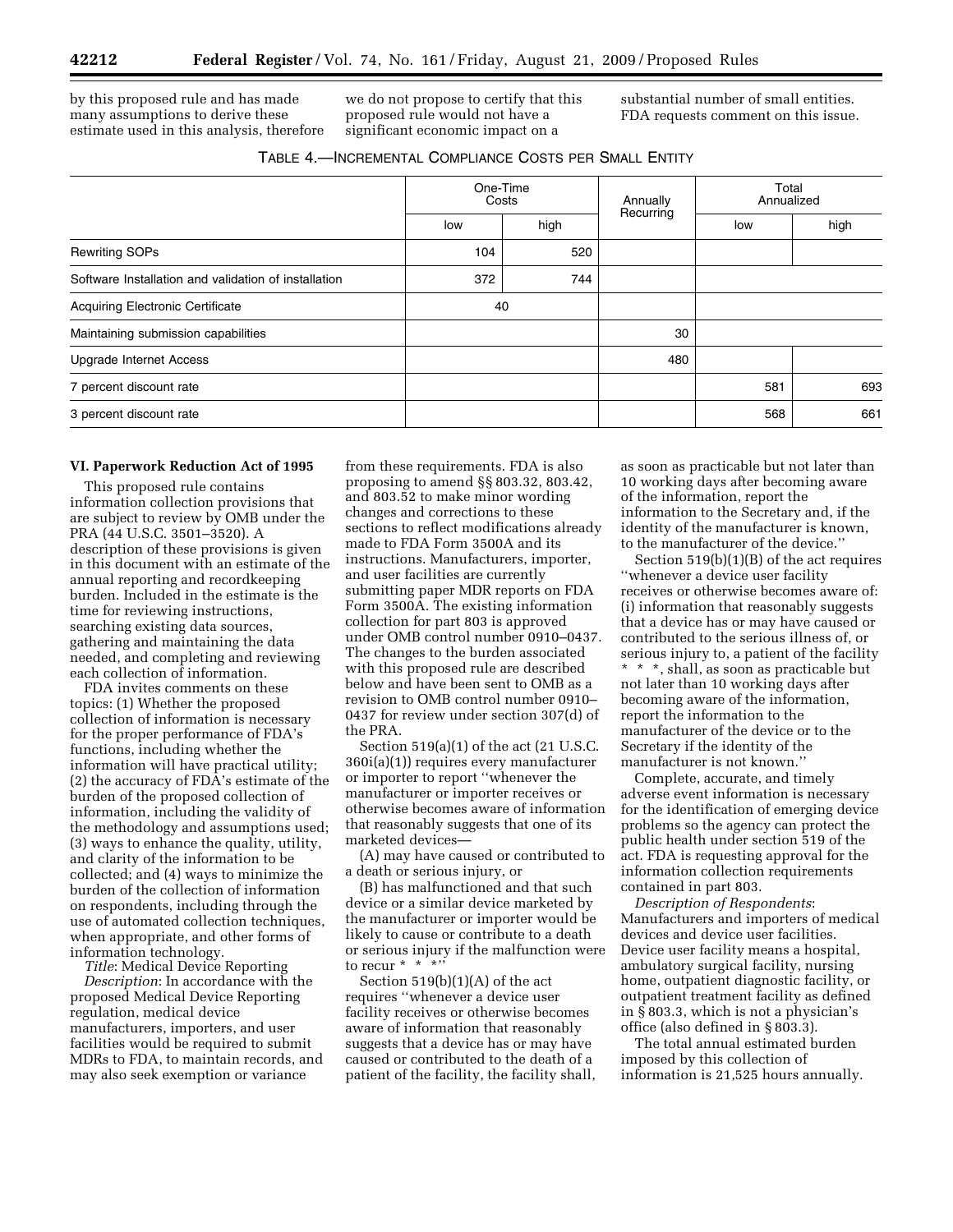## TABLE 5.—ESTIMATED ANNUAL REPORTING BURDEN

| 21 CFR<br>Section | <b>FDA</b><br>Form No. | No. of<br>Respondents | Annual Frequency<br>Per Response | <b>Total Annual</b><br>Responses | Hours per<br>Response | Total<br>Hours |
|-------------------|------------------------|-----------------------|----------------------------------|----------------------------------|-----------------------|----------------|
| 803.19            |                        | 55                    | 4                                | 220                              |                       | 220            |
| 803.30 and 809.32 |                        | 411                   | $\overline{2}$                   | 822                              | 0.33                  | 271            |
| 803.33            | 3419                   | 411                   |                                  | 411                              |                       | 411            |
| 803.40 and 803.42 |                        | 44                    | 20                               | 880                              | 0.33                  | 290            |
| 803.50 and 803.52 |                        | 1,304                 | 58                               | 75,632                           | 0.11                  | 8,248          |
| 803.56            |                        | 1,200                 | 48                               | 57,600                           | 0.10                  | 5,760          |
| Total             |                        |                       |                                  |                                  |                       | 15,200         |

|  | TABLE 6.—ESTIMATED ANNUAL RECORDKEEPING BURDEN |
|--|------------------------------------------------|
|--|------------------------------------------------|

| 21 CFR<br>Section | No. of<br>Respondents | Frequency per<br>Recordkeeping | <b>Total Annual</b><br>Records | Hours per<br>Record | <b>Total Hours</b> |
|-------------------|-----------------------|--------------------------------|--------------------------------|---------------------|--------------------|
| 803.17            | 1.677                 |                                | .677                           | 3.3                 | 5,534              |
| 803.18 (a) to (d) | 527                   |                                | 527                            | . .5                | 791                |
| Total             | 2,204                 |                                | 2,204                          |                     | 6,325              |

The approved MDR reporting and recordkeeping burden for paper submissions is 138,271 hours. This proposed rule reporting and recordkeeping burden for electronic submissions is 21,525 hours, a decrease of 123,071 hours. Based on an average wage rate of \$46.50 per hour, the total cost to respondents associated with these reporting and recordkeeping burdens is \$1,000,913. An explanation

for the burden decrease is provided below.

## *A. Reporting Requirements*

The number of respondents for each Code of Federal Regulations (CFR) section in table 5 is based upon the number of respondents entered into FDA's internal databases. FDA estimates that electronic submission will decrease the burden associated with §§ 803.19, 803.30, 803.32, 803.40, 803.50, 803.52, and 803.56. We believe electronic

submission will neither increase nor decrease burden associated with § 803.33, which we estimate will take 1 hour. We believe § 803.19 will take 1 hour, while §§ 803.30, 803.32, 803.40, and 803.42 will take 20 minutes. Sections 803.50 and 803.52 will take 7 minutes. Section 803.56 will take 6 minutes. The following table summarizes our burden estimates and how we believe they will change due to electronic submission.

| TABLE 7.—ESTIMATED REPORTING BURDEN PROGRAM CHANGE |  |  |  |
|----------------------------------------------------|--|--|--|
|----------------------------------------------------|--|--|--|

| 21 CFR Section    | Hours per response<br>under current paper<br>submission process | Hours per response<br>as result of electronic<br>submission | <b>Burden Change</b>  |
|-------------------|-----------------------------------------------------------------|-------------------------------------------------------------|-----------------------|
| 803.19            | 3                                                               |                                                             | Reduction (2 hours)   |
| 803.30 and 809.32 |                                                                 | 0.33                                                        | Reduction (.66 hours) |
| 803.33            |                                                                 |                                                             | no change             |
| 803.40 and 803.42 |                                                                 | 0.33                                                        | Reduction (.66 hours) |
| 803.50 and 803.52 |                                                                 | 0.11                                                        | Reduction (.89 hours) |
| 803.56            |                                                                 | 0.10                                                        | Reduction (.90 hours) |

As previously described, there are two reporting options. The first one is CeSub for low volume reporters and the second one is HL7 ICSR for high volume reporters. We are basing our hours per response for both systems on FDA's experience using the two options.

# *B. Recordkeeping Requirements*

The number of respondents for each CFR section in table 6 is based upon the number of respondents entered into FDA's internal databases. The agency believes that the majority of manufacturers, user facilities, and

importers have already established written procedures to document complaints and information to meet the MDR requirements as part of their internal quality control system. The following table summarizes our burden estimates and how we believe they will change due to electronic submission.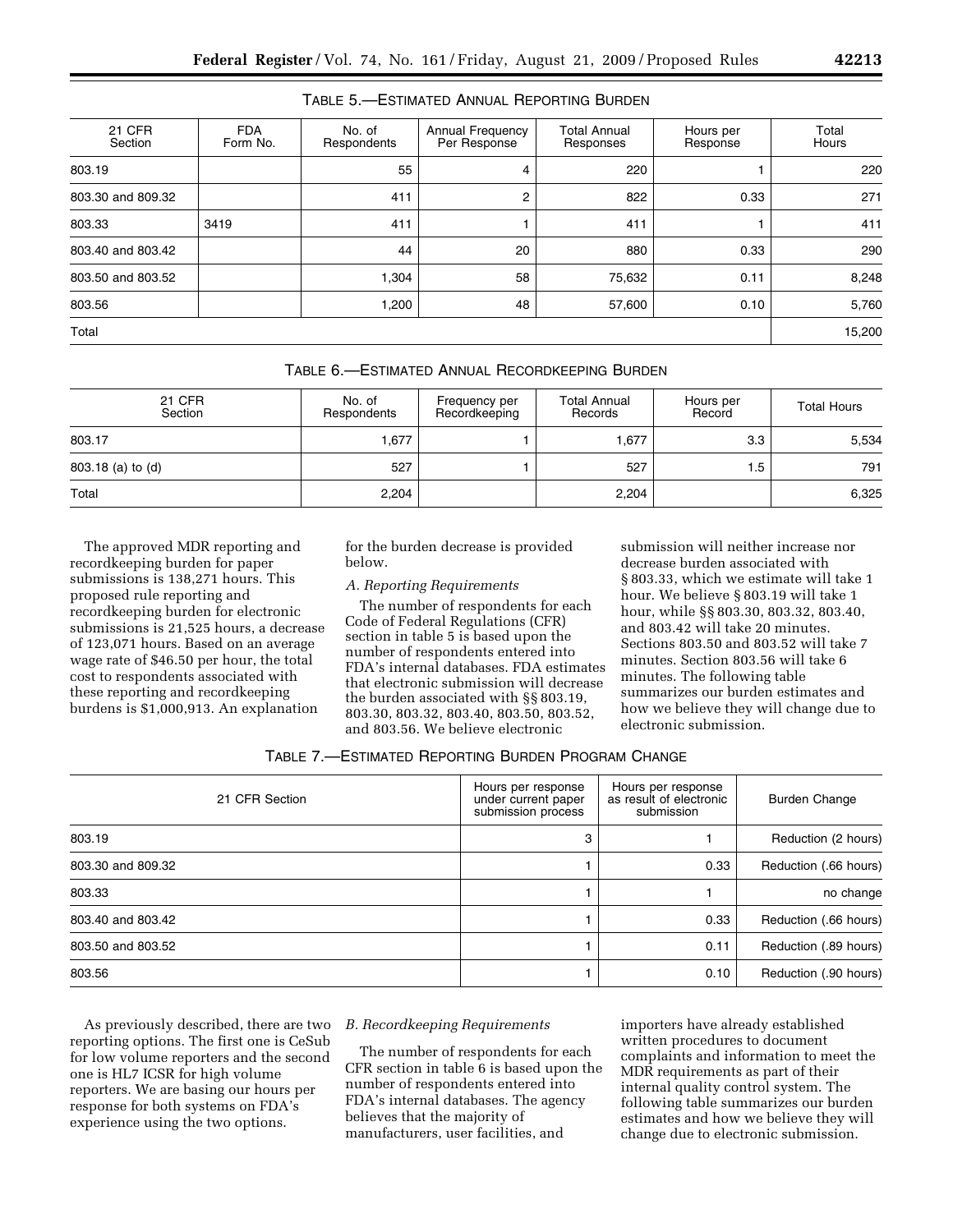| 21 CFR Section    | Hours per response<br>under current paper<br>submission process | Hours per response<br>as result of electronic<br>submission | <b>Burden Change</b>  |
|-------------------|-----------------------------------------------------------------|-------------------------------------------------------------|-----------------------|
| 803.17            | 10                                                              | 3.3 <sub>1</sub>                                            | Reduction (7.7 hours) |
| 803.18 (a) to (d) | 1.5                                                             | .5                                                          | No change             |

# TABLE 8.—ESTIMATED RECORDKEEPING BURDEN PROGRAM CHANGE

# *C. Total Annual Cost Burden*

As stated earlier, the cost to respondents for these reporting and recordkeeping requirements is \$1,000,913. In addition, the conversion from paper to electronic submissions will result in capital costs, both onetime costs as well as annual costs, as discussed earlier in this proposed rule in the economic analysis. One-time capital costs include the cost to modify reporting systems, installing and validating CeSub software, installing gateway to gateway submission capabilities, and acquiring e-certificates and have been estimated to range from a low of \$58.6 million to a high of \$79.7 million. Once the procedures have been modified, there is an operating and maintenance cost to renew the digital certificate and maintain high-speed internet access, which have been estimated cost \$8.5 million each year. Burden estimates are based on reports processed between July 1, 2005, and June 30, 2006, with the existing medical device adverse event reporting program.

In compliance with the PRA, the agency has submitted the information collection provisions of this proposed rule to OMB for review. Interested persons are requested to send comments regarding information collection to OMB (see the **DATES** and **ADDRESSES** sections of this document).

#### **VII. Federalism**

FDA has analyzed this proposed rule in accordance with the principles set forth in Executive Order 13132. FDA has determined that this rule does not contain policies that have federalism implications as defined in the order and, consequently, a federalism summary impact statement is not required.

## **VIII. Request for Comments**

Interested persons may submit to the Division of Dockets Management (see **ADDRESSES**) written or electronic comments regarding this document. Submit a single copy of electronic comments or two paper copies of any mailed comments, except that individuals may submit one paper copy. Comments are to be identified with the docket number found in brackets in the

heading of this document. Received comments may be seen in the Division of Dockets Management between 9 a.m. and 4 p.m., Monday through Friday.

## **IX. References**

The following references have been placed on display in the Division of Dockets Management (see **ADDRESSES**) and may be seen by interested persons between 9 a.m. and 4 p.m., Monday through Friday. (FDA has verified the Web site addresses, but is not responsible for any subsequent changes to the Web site after this document publishes in the **Federal Register**.)

1. U.S. Census Bureau, 2002 Economic Census Industry Series: NAICS Code 62, Health Care and Social Assistance (*http:// www.census.gov*). Total is the sum of firms in NAICS 622, 6231, 6214, 6215, and 6216.

2. BLS Occupational Employment and Wages May 2005 for Medical and Health Service Managers, Standard Occupational Classification, 11–19111.

3. Pociask, Steven, A Survey of Small Businesses' Telecommunications Use and Spending, SBA Office of Advocacy contract number SBA–HQ–02–M–0493, March 2004.

#### **List of Subjects in 21 CFR Part 803**

Imports, Medical devices, Reporting and recordkeeping requirements.

Therefore, under the Federal Food, Drug, and Cosmetic Act and under authority delegated to the Commissioner of Food and Drugs, FDA proposes to amend part 803 to read as follows:

## **PART 803—MEDICAL DEVICE REPORTING**

1. The authority citation for 21 CFR part 803 continues to read as follows:

**Authority:** 21 U.S.C. 352, 360, 360i, 360j, 371, 374.

#### **§ 803.3 [Amended]**

2. Amend § 803.3 by removing the definition for ''Five-day report''.

#### **§ 803.11 [Removed]**

3. Remove § 803.11.

4. Revise § 803.12 to read as follows:

## **§ 803.12 How do I submit reports and supplements?**

(a) Manufacturers, user facilities, and importers must submit initial and supplemental reports to FDA in an electronic format that FDA can process, review, and archive. FDA will provide and update information on how to provide the electronic submission (e.g., preparation and organization of files, file formats, media and method of transmission).

(b) If you are confronted with a public health emergency, this can be brought to FDA's attention by contacting the FDA Office of Emergency Operations (HFA– 615), Office of Crisis Management, Office of the Commissioner, at 301–443– 1240, followed by the submission of an e-mail to

*emergency.operations@fda.hhs.gov*. Note: This action does not satisfy your obligation to report under part 803.

(c) You may submit a voluntary telephone report to the MEDWATCH office at 800–FDA–1088. You may also obtain information regarding voluntary reporting from the MEDWATCH office at 800–FDA–1088. You may also find the voluntary MEDWATCH 3500 form and instructions to complete it at *http:// www.fda.gov/Safety/MedWatch/ HowToReport/DownloadForms/ default.htm*.

5. Revise § 803.13 to read as follows:

### **§ 803.13 Do I need to submit reports in English?**

Yes. You must submit all reports required by this part in English.

## **§ 803.14 [Removed]**

6. Remove § 803.14. 7. Amend § 803.18 by revising paragraph (b)(1)(ii) and adding paragraph (b)(1)(iii) to read as follows:

## **§ 803.18 What are the requirements for establishing and maintaining MDR files or records that apply to me?**

- \* \* \* \* \*
	- $(b)(1) * * * *$

(ii) Copies of all reports submitted under this part (whether paper or electronic), and of all other information related to the event that you submitted to us or other entities such as an importer, distributor, or manufacturer.

(iii) Copies of all electronic acknowledgments FDA sends you in response to your electronic submissions.

\* \* \* \* \* 8. Amend § 803.19 by revising paragraphs (b) and (e) to read as follows: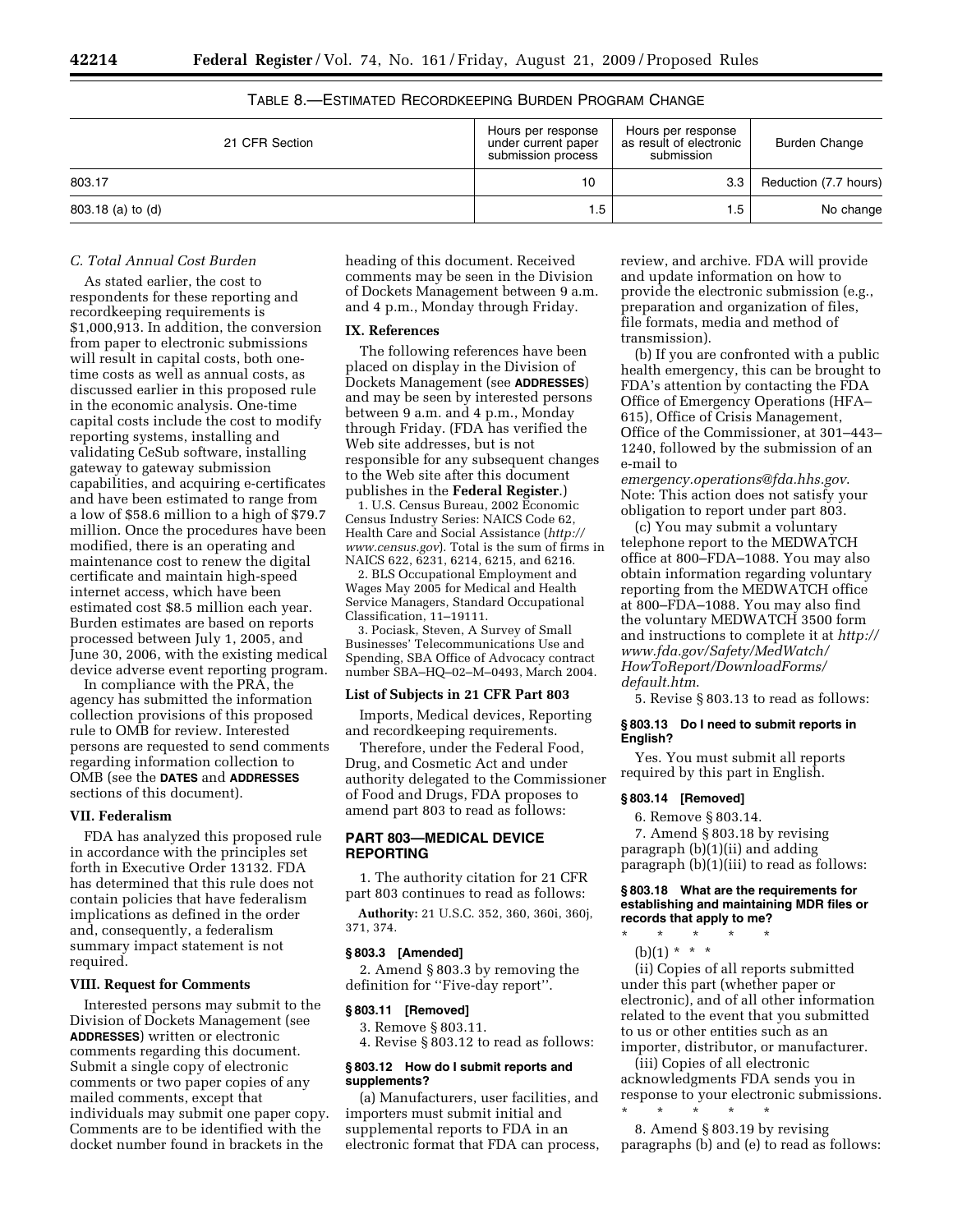#### **§ 803.19 Are there exemptions, variances, or alternative forms of adverse event reporting requirements?**

\* \* \* \* \*

(b) If you are a manufacturer, importer, or user facility, you may request an exemption or variance from any or all of the reporting requirements in this part, including the requirements of § 803.12(a). You must submit the request to us in writing at the following address: MDR Exemption Requests, Office of Surveillance and Biometrics (HFZ–530), 1350 Piccard Dr., Rockville, MD 20850. Your request must include information necessary to identify you and the device; a complete statement of the request for exemption, variance, or alternative reporting; and an explanation why your request is justified. If you are requesting a variance to the requirement to submit reports to FDA in electronic format, under § 803.12(a), your request should indicate for how long you would require this variance.

\* \* \* \* \*

(e) If we grant your request for a reporting modification, you must submit any reports or information required in our approval of the modification. The conditions of the approval will replace and supersede the regular reporting requirement specified in this part until such time that we revoke or modify the alternative reporting requirements in accordance with paragraph (d) of this section, or until the date specified in our response granting your variance, at which time, the provisions of this part will again apply.

9. In § 803.20, revise paragraph (a), redesignate paragraphs (b) and (c) as paragraphs (c) and (d), and add new paragraph (b) to read as follows:

## **§ 803.20 How do I complete and submit an individual adverse event report?**

(a) If you are a health professional or consumer, you may submit voluntary reports to FDA regarding devices or other FDA-regulated products using the FDA Form 3500.

(b) A mandatory electronic submission from a user facility, importer, or manufacturer, must contain the information from the applicable blocks of FDA Form 3500A. All electronic submissions must include information about the patient, the event, the device, and the ''initial reporter.'' An electronic submission from a user facility or importer must include the information from block F. An electronic submission from a manufacturer must include the information from blocks G and H. If you are a manufacturer and you receive a report from a user facility or importer, you must incorporate that

information in your electronic submission and include any corrected or missing information.

\* \* \* \* \* 10. Add § 803.23 to read as follows:

#### **§ 803.23 Where can I find information on how to prepare and submit an MDR in electronic format?**

(a) You may obtain information on how to prepare and submit reports in an electronic format that FDA can process, review, and archive at *http:// www.fda.gov/ForIndustry/FDA eSubmitter/ucm107903.htm*.

(b) We may sometimes update information on how to prepare and submit reports electronically. If we do make modifications, we will ensure that we alert reporters by updating the eMDR Web page.

11. Amend § 803.30 by revising paragraphs (a)(1) and (a)(2) to read as follows:

## **§ 803.30 If I am a user facility, what reporting requirements apply to me?**   $(a) * * * *$

(1) *Reports of death*. You must submit a report to us as soon as practicable but no more than 10 work days after the day that you become aware of information, from any source, that reasonably suggests that a device has or may have caused or contributed to the death of a patient of your facility. You must also submit the report to the device manufacturer, if known. You must submit the information required by § 803.32. Reports sent to the agency must be submitted in accordance with the requirements of § 803.12(a).

(2) *Reports of serious injury*. You must submit a report to the manufacturer of the device no later than 10 work days after the day that you become aware of information, from any source, that reasonably suggests that a device has or may have caused or contributed to a serious injury to a patient of your facility. If the manufacturer is not known, you must submit the report to us. You must report information required by § 803.32. Reports sent to the agency must be submitted in accordance with the requirements of § 803.12(a). \* \* \* \* \*

12. Amend § 803.32 by revising paragraphs (b)(4) and (c) to read as follows:

**§ 803.32 If I am a user facility, what information must I submit in my individual adverse event reports?** 

\* \* \* \* \* (b) \* \* \* (4) Date of this report; \* \* \* \* \*

(c) Device information (Form 3500A, Block D). You must submit the following:

- (1) Brand name;
- (2) Product Code, if known, and Common Device Name;

(3) Manufacturer name, city, and state;

(4) Model number, catalog number, serial number, lot number, or other identifying number, and expiration date;

- (5) Operator of the device (health professional, lay user/ patient, other);
- (6) Date of device implantation
- (month, day, year), if applicable; (7) Date of device explantation
- (month, day, year), if applicable; (8) Whether the device is a single-use
- device that was reprocessed and reused on a patient (Yes, No)?

(9) If the device is a single-use device that was reprocessed and reused on a patient (yes to paragraph (c)(8) of this section), the name and address of the reprocessor;

(10) Whether the device was available for evaluation and whether the device was returned to the manufacturer; if so, the date it was returned to the manufacturer; and

(11) Concomitant medical products and therapy dates. (Do not report products that were used to treat the event.)

\* \* \* \* \* 13. Revise § 803.33 to read as follows:

# **§ 803.33 If I am a user facility, what must I include when I submit an annual report?**

(a) You must submit to us an annual report on FDA Form 3419. You must submit an annual report by January 1, of each year. You may obtain this form from any of the following:

(1) The Consolidated Forms and Publications Office, Beltsville Service Center, 6351 Ammendale Rd., Landover, MD 20705;

(2) FDA, MEDWATCH (HF–2), 5600 Fishers Lane, Rockville, MD 20857, 301–827–7240;

(3) Division of Small Manufacturers, International, and Consumer Assistance, Office of Communication, Education, and Radiation Programs, Center for Devices and Radiological Health (CDRH) (HFZ–220), 1350 Piccard Dr., Rockville, MD 20850, by e-mail:

*DSMICA@CDRH.FDA.GOV*, or FAX: 301–443–8818; or

(4) On the Internet at *http:// www.fda.gov/Safety/MedWatch/How ToReport/DownloadForms/default.htm*.

(b) You must clearly identify your annual report as such. You must submit your annual report to FDA, CDRH, Medical Device Reporting, P.O. Box 3002, Rockville, MD 20847–3002. Your annual report must include: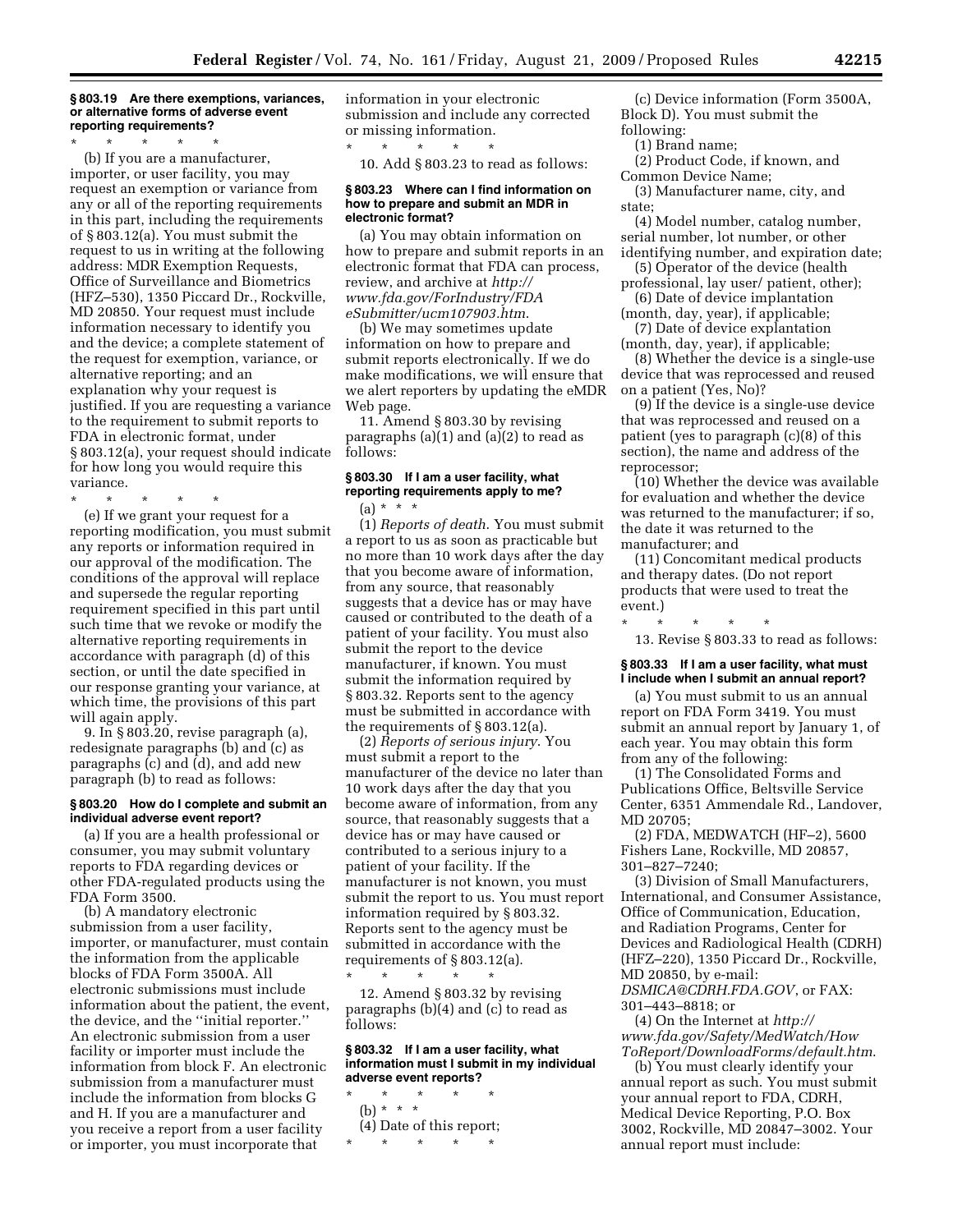(1) Your CMS provider number used for medical device reports, or the number assigned by us for reporting purposes in accordance with § 803.3;

(2) Reporting year;

(3) Your name and complete address; (4) Total number of reports attached or summarized;

(5) Date of the annual report and report numbers identifying the range of medical device reports that you submitted during the report period (e.g., 1234567890–2007–0001 through 1000);

(6) Name, position title, and complete address of the individual designated as your contact person responsible for reporting to us and whether that person is a new contact for you; and

(7) Information for each reportable event that occurred during the annual reporting period including:

(i) Report number;

(ii) Name and address of the device manufacturer;

(iii) Device brand name and common name;

(iv) Product model, catalog, serial and lot number;

(v) A brief description of the event reported to the manufacturer and/or us; and

(vi) Where the report was submitted, i.e., to the manufacturer, importer, or us.

(c) In lieu of submitting the information in paragraph (b)(7) of this section, you may submit a copy of each medical device report that you submitted to the manufacturers and/or to us during the reporting period.

(d) If you did not submit any medical device reports to manufacturers or us during the time period, you do not need to submit an annual report.

14. Revise § 803.40 to read as follows:

#### **§ 803.40 If I am an importer, what reporting requirements apply to me?**

(a) *Reports of deaths or serious injuries*. You must submit a report to us, and a copy of this report to the manufacturer, as soon as practicable, but no later than 30 calendar days after the day that you receive or otherwise become aware of information from any source, including user facilities, individuals, or medical or scientific literature, whether published or unpublished, that reasonably suggests that one of your marketed devices may have caused or contributed to a death or serious injury. You must submit the information required by § 803.42. Reports must be submitted in accordance with the requirements of § 803.12(a).

(b) *Reports of malfunctions*. You must submit a report to the manufacturer as soon as practicable but no later than 30 calendar days after the day that you

receive or otherwise become aware of information from any source, including user facilities, individuals, or through your own research, testing, evaluation, servicing, or maintenance of one of your devices, that reasonably suggests that one of your devices has malfunctioned and that this device or a similar device that you market would be likely to cause or contribute to a death or serious injury if the malfunction were to recur. You must submit the information required by § 803.42.

15. Amend § 803.42 by revising paragraphs (b)(4) and (c) to read as follows:

#### **§ 803.42 If I am an importer, what information must I submit in my individual adverse event reports?**

- $\star$   $\star$   $\star$
- (b) \* \* \*

(4) Date of this report;

\* \* \* \* \* (c) Device information (Form 3500A,

Block D). You must submit the following:

(1) Brand name;

(2) Product Code, if known, and Common Device Name;

(3) Manufacturer name, city, and state;

(4) Model number, catalog number, serial number, lot number, or other

identifying number, and expiration date; (5) Operator of the device (health

professional, lay user/patient, other); (6) Date of device implantation

- (month, day, year), if applicable;
- (7) Date of device explantation (month, day, year), if applicable;

(8) Whether the device is a single-use device that was reprocessed and reused on a patient (Yes, No)?

(9) If the device is a single-use device that was reprocessed and reused on a patient (yes to paragraph (c)(8) of this section), the name and address of the reprocessor;

(10) Whether the device was available for evaluation and whether the device was returned to the manufacturer; if so, the date it was returned to the manufacturer; and

(11) Concomitant medical products and therapy dates. (Do not report products that were used to treat the event.)

\* \* \* \* \* 16. Amend § 803.50 by revising paragraph (a) introductory text and paragraph (b)(3) to read as follows:

#### **§ 803.50 If I am a manufacturer, what reporting requirements apply to me?**

(a) If you are a manufacturer, you must report to us the information required by § 803.52 in accordance with the requirements of § 803.12(a), no later

than 30 calendar days after the day that you receive or otherwise become aware of information, from any source, that reasonably suggests that a device that you market:

- \* \* \* \* \*
- (b) \* \* \*

(3) You are also responsible for conducting an investigation of each event and evaluating the cause of the event. If you cannot submit complete information on a report, you must provide a statement explaining why this information was incomplete and the steps you took to obtain the information. If you later obtain any required information that was not available at the time you filed your initial report, you must submit this information in a supplemental report under § 803.56 in accordance with the requirements of § 803.12(a).

17. Amend § 803.52 by revising paragraphs (b)(4), (c), and (e) to read as follows:

#### **§ 803.52 If I am a manufacturer, what information must I submit in my individual adverse event reports?**   $*$  \*

- (b) \* \* \*
- (4) Date of this report;
- \* \* \* \* \*

(c) Device information (Form 3500A, Block D). You must submit the following:

(1) Brand name;

(2) Product code, if known, and

Common Device Name;

(3) Manufacturer name, city, and state;

(4) Model number, catalog number, serial number, lot number, or other

- identifying number, and expiration date; (5) Operator of the device (health
- professional, lay user/patient, other); (6) Date of device implantation

(month, day, year), if applicable; (7) Date of device explantation

(month, day, year), if applicable;

(8) Whether the device is a single-use device that was reprocessed and reused on a patient (Yes, No)?

(9) If the device is a single-use device that was reprocessed and reused on a patient (yes to paragraph (c)(8) of this section), the name and address of the reprocessor;

(10) Whether the device was available for evaluation and whether the device was returned to the manufacturer; if so, the date it was returned to the manufacturer; and

(11) Concomitant medical products and therapy dates. (Do not report products that were used to treat the event.)

\* \* \* \* \*